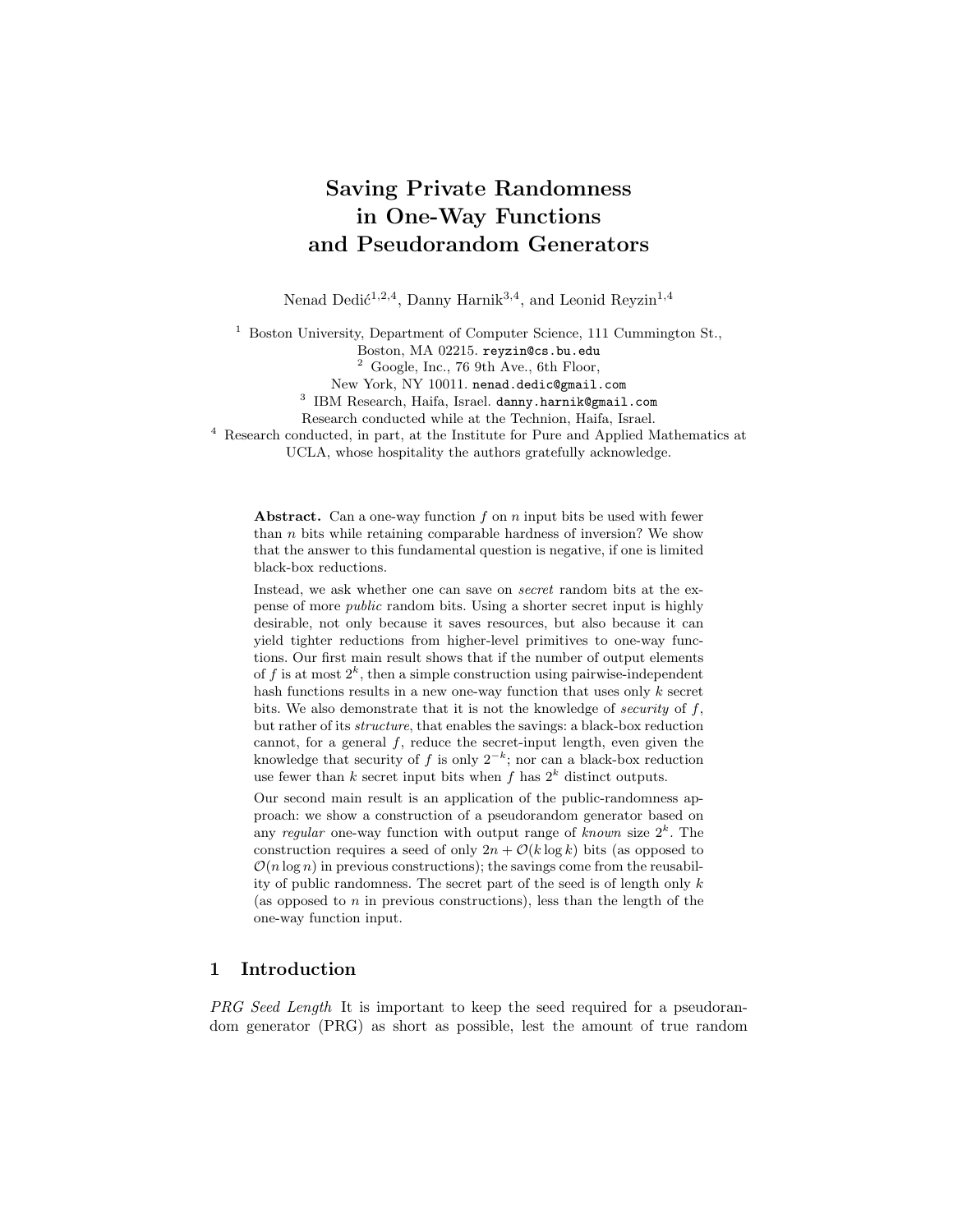### 2 N. Dedić, D. Harnik, and L. Reyzin

bits needed to run it exceed the amount of pseudorandom bits its application requires, thus rendering it pointless. Moreover, in reductions from PRGs (or other constructs) to one-way functions, the blowup in the input length turns out to be the most central parameter in determining the security of the construct. It is therefore a major goal to reduce this parameter (as was addressed in [GIL<sup>+</sup>90,HL92,HHR06b,Hol06,HHR06a]). The ultimate goal is a linear blowup, a necessary, although not a sufficient, condition to achieve a reduction with tight security preservation, i.e. a linear preserving one [HL92,HILL99].

Consider, therefore, the following problem: when is it possible to build a pseudorandom generator out of a one-way function  $f$  while keeping the generator seed length linear in the one-way function input length n? Certainly this is possible if f is a permutation—in fact, in the original PRG construction of [BM82,Yao82] the seed length is equal to the one-way function input length. However, no broader class of one-way functions satisfying this condition is currently known: even one-way bijections, if their output range is not easily mapped to  $\{0,1\}^n$ , are not known to satisfy this condition (the best constructions for them are the same as for other regular one-way functions, discussed below).

In this paper we demonstrate constructions of PRGs with the linear input length condition for a large class of known regular one-way functions. Specifically, if every output of f has  $\alpha$  preimages (thus f has  $2^k$  distinct outputs where  $k =$  $n-\log \alpha$ ) and (a lowerbound on)  $\alpha$  is known, then we can build a PRG with seed length  $2n + \mathcal{O}(k \log k)$ . Thus, for functions with high enough degeneracy, where  $k = \mathcal{O}(n/\log n)$ , our PRG has a linear-length seed, like the Blum-Micali-Yao PRG built from one-way permutations. The construction, described in Section 4, builds upon the techniques of Haitner, Harnik and Reingold [HHR06b], which require longer seed length of  $\mathcal{O}(n \log n)$ , but assume only regularity rather than known regularity.

New Tool: One-Way Functions with Short Secret Inputs We arrive at our pseudorandom generator as part of a study of a more fundamental problem: when is it possible to reduce the input length of a one-way function while maintaining some of its security? In other words, given a one-way function  $f$  with input length n, when is it possible to build another function q of input length  $\ell(n) < n$ with comparable security? Indeed, if this were possible, then one could, for example, build a pseudorandom generator from  $g$  rather than from  $f$ , and maintain a reasonable seed length even if the PRG construction blows up the input size. However, we show that in general it is impossible to significantly reduce the input length of one-way function in a black-box manner, even for regular one-way functions (Theorem 5). That is, one must invest essentially the full  $n$  random bits when calling a one-way function.

This result, however, does not doom all efforts of using the one-way function with a shorter input. The insight is to use the paradigm introduced by Herzberg and Luby [HL92], which separates public randomness from secret randomness. It turns out to be possible to reduce the amount of secret randomness at the cost of additional public randomness. In Theorem 1 we show how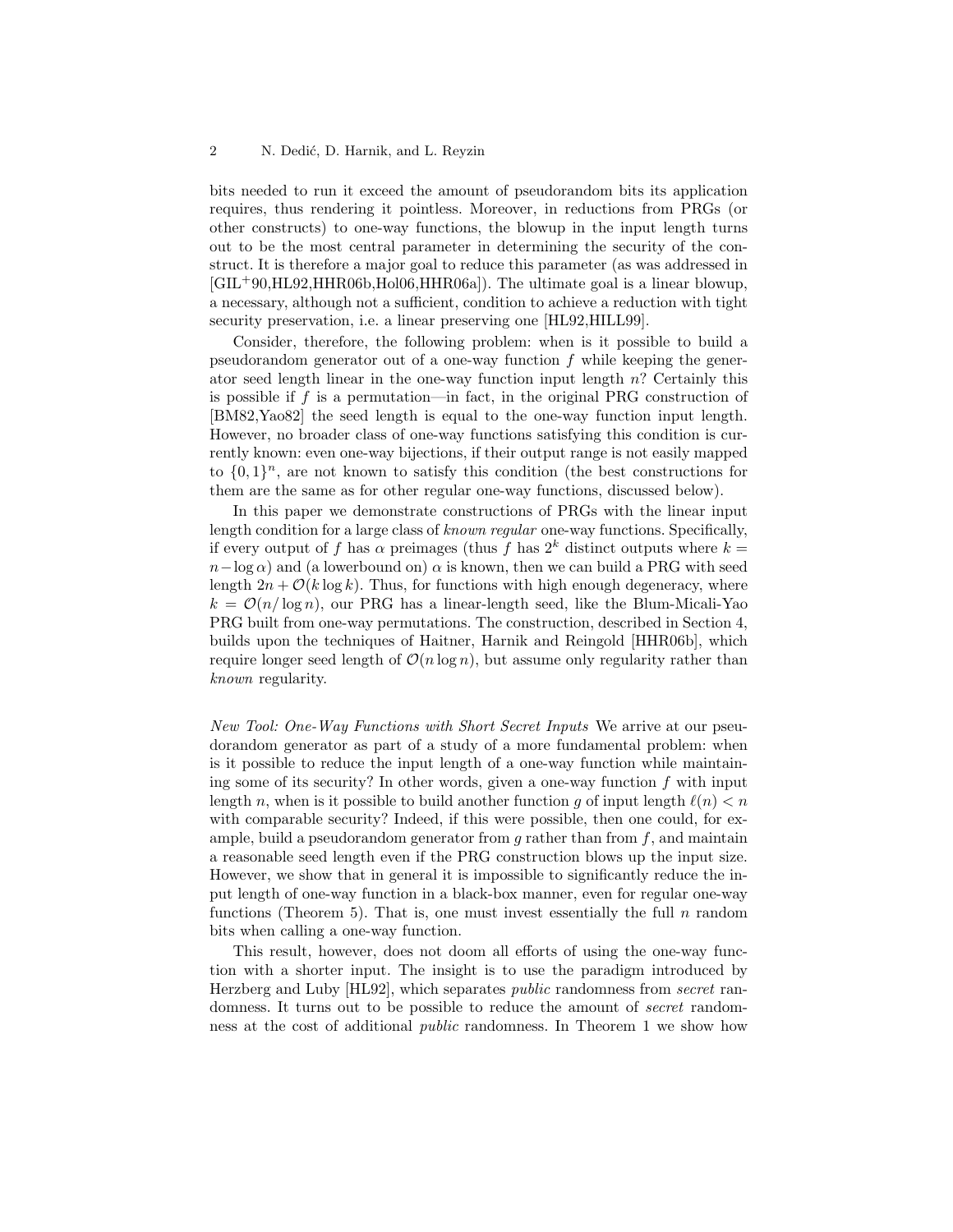to convert any one-way function f with  $2^k$  distinct outputs into a *collection* of one-way functions  $f_h$  with inputs of length k, where the index h into the collection is the public randomness. The simple con-

struction uses a pairwise independent family of expanding hash functions. The choice of the function from the collection is a choice of a hash function  $h$ , and we define  $f_h(x) = f(h(x))$ . This choice is made using 2n public random coins, which are available to any potential inverter.



One way to achieve such a result is by using a technical Lemma of Dodis and Smith [DS05, Lemma 12], which shows the same construction secure if it uses  $k + 2 \log \frac{1}{\varepsilon} + 1$  secret input bits, where  $\varepsilon$  is the additive security loss. In particular, even if one needs to ensure that extra security loss is exponentially small, the result of [DS05] requires only linearly more input bits. However, the linear improvement we achieve over [DS05] is crucial for building our pseudorandom generator, as we explain shortly. To achieve this improvement, we take a different path from [DS05]: instead of showing that the distributions  $(f(x), h)$ and  $(f(h(x)), h)$  are statistically close, we show they have polynomially related subset weights, a relation between distributions that we call  $q$ -domination.

The secret input to our one-way function need not consist of k uniform independent bits: inputs from any distribution of entropy<sup>5</sup> k suffice (the same is true for our pseudorandom generator construction). This is beneficial, because uniform random bits may be harder to obtain that simply strings of high entropy.<sup>6</sup> Moreover, this enables our pseudorandom generator construction.

Application: The PRG Construction We construct our pseudorandom generator by applying the randomized iterate construction of [HHR06b] (henceforth called "the HHR construction") to  $f_h$  for a known regular f. Because  $f_h$  is secure even when  $h$  is public, the coins for  $h$  can be given only once and used for all iterations, resulting in a shorter seed. As compared to the HHR construction, we replace the need for many large hash functions with one large hash function (the  $\hat{h}$  used for  $f_{\hat{h}}$ ), and many small ones  $(h^1, \ldots, h^k$  used in the randomized iterate construction). Our construction is illustrated in Figure 1.

To get some intuition for the construction, observe that if  $f$  is regular, then the number of secret random input bits we require for  $f_h$  is the entropy of the output of  $f_h$ . This enables iteration, because the output of  $f_h$  has enough entropy to be used (after an appropriate transformation) as an input to the next  $f_h$ . We could not use the result of [DS05], because it requires more input entropy than is output; nor could we use functions that are not regular, because they produce less output entropy than the input requires. The proof of pseudorandomness is

<sup>5</sup> Specifically, Renyi entropy of order 2, i.e., negative logarithm of collision probability.

 $6$  Of course, almost uniform independent bits can be obtained from a distribution of high entropy through the use of a strong extractor (whose seed can be public), but extractors necessarily lose entropy, so this approach would require a secret input with entropy higher than  $k$ , which, as we already pointed out, would create difficulties for our PRG construction.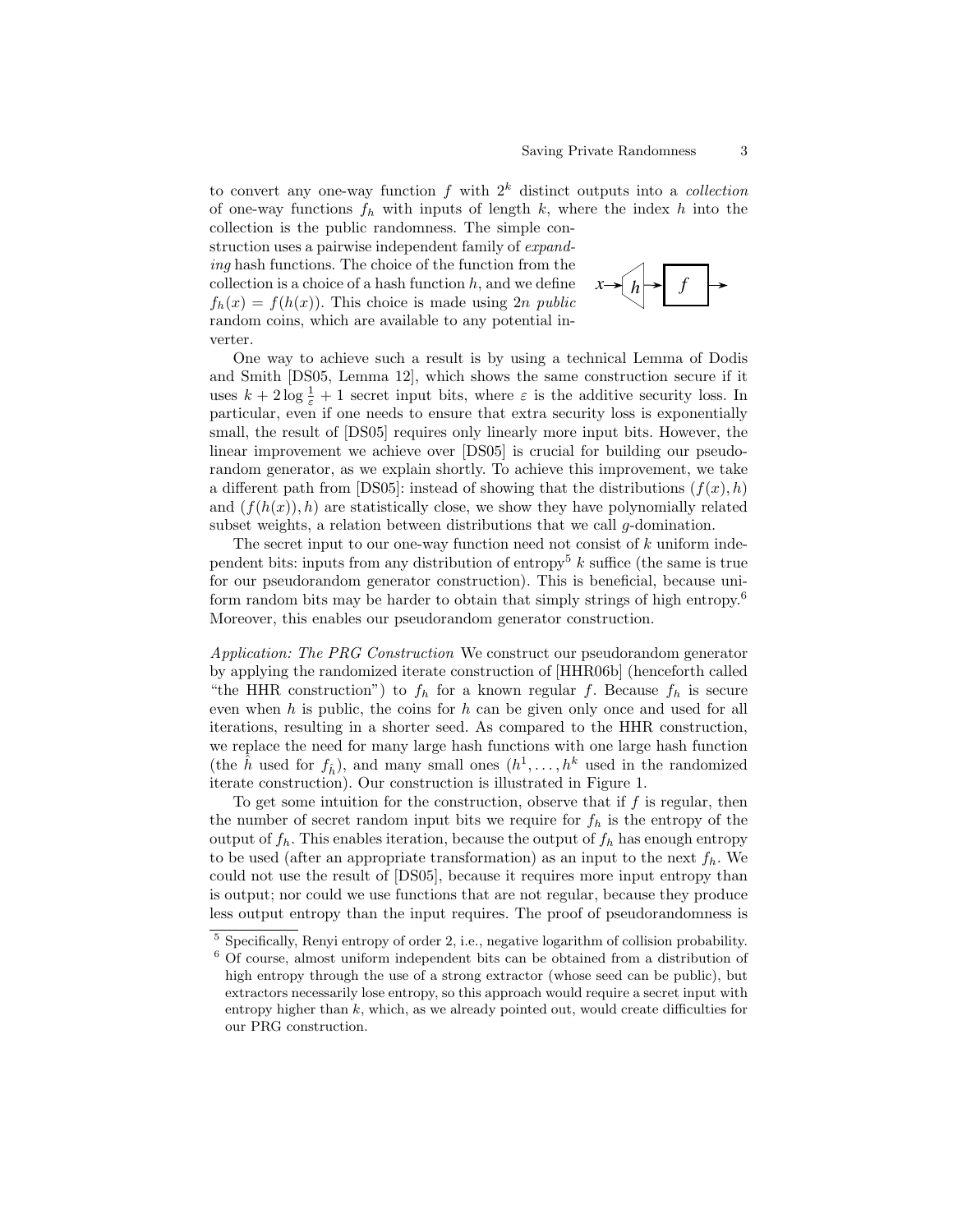

Fig. 1. Our pseudorandom generator on seed x.  $\hat{h}$  is a pairwise-independent hash function from k bits to n bits;  $h^1, h^2, \ldots, h^k$  are almost-pairwise independent hash functions from the output space of  $f$  to  $k$  bits, generated by a bounded space generator from a common seed s of length  $O(k \log k)$ ;  $b_r$  is the Goldreich-Levin hardcore bit (the same r is used throughout).  $\hat{h}$ , s and r are included in the output or, equivalently, are public.

not as simple as applying the HHR result to  $f_{\hat{h}}$ , because the HHR construction needs to start with a regular one-way function, and  $f_{\hat{h}}$  is not necessarily regular even if f is.

In Appendix A we show how one can further exploit the knowledge of the regularity and further shorten the seed of our PRG to  $2n + \mathcal{O}(k \log \log k)$ , albeit at the cost of lowering its security.

In addition to considering the overall PRG seed length, it is also important to consider how much of the generator seed must be secret, because secret random bits tend to be much harder to obtain than nonsecret ones (again, this was already observed in [HL92]). Our PRG is the first to require a *sublinear* number of secret bits, namely, just  $k$  (the HHR generator, like the generators of  $[BMS2, GKL93]$ , requires *n* secret bits). Moreover, just like for our one-way function, the secret input to our PRG need not consist of uniform independent bits, but can come from any distribution of entropy k.

Example: One-way Function and PRG Based on Factoring Consider the problem of building a one-way function based on the hardness of factoring products of two b-bit randomly chosen primes. If one is willing to assume a trusted party with secret coins, then it is easy: the trusted party chooses two secret random b-bit primes p and q, publishes  $N = pq$ , and the function can be, for example, squaring modulo N.

However, without trusted setup, there is no such easy construction. In order to work on the domain  $\{0,1\}^n$ , the one-way function needs to include the process of generating the two random primes. A natural way to do this is to test some number of random integers for primality. To guarantee that two primes are found with probability 2<sup>-s</sup> for some security parameter s, the number of integers tested should be  $\Theta(s_b)$  (because the probability that a random b-bit integer is prime is  $\Theta(1/b)$ . The natural function therefore gets  $n = \Theta(s b^2)$  bits as input, splits them into  $\Theta$ (sb) integers of length b each, finds the first two such integers p, q that are prime (if they do not exist, output 0), and outputs their product  $N = pq$ . We call this function  $f_{mult}$  (observe that, for sufficiently large s, it is one-way under the assumption that factoring is hard).

For reasonably secure values for  $b$  (e.g., 2048) and  $s$  (e.g., 64), the input length n of  $f_{mult}$  will be on the order of tens of megabytes. To come up with such a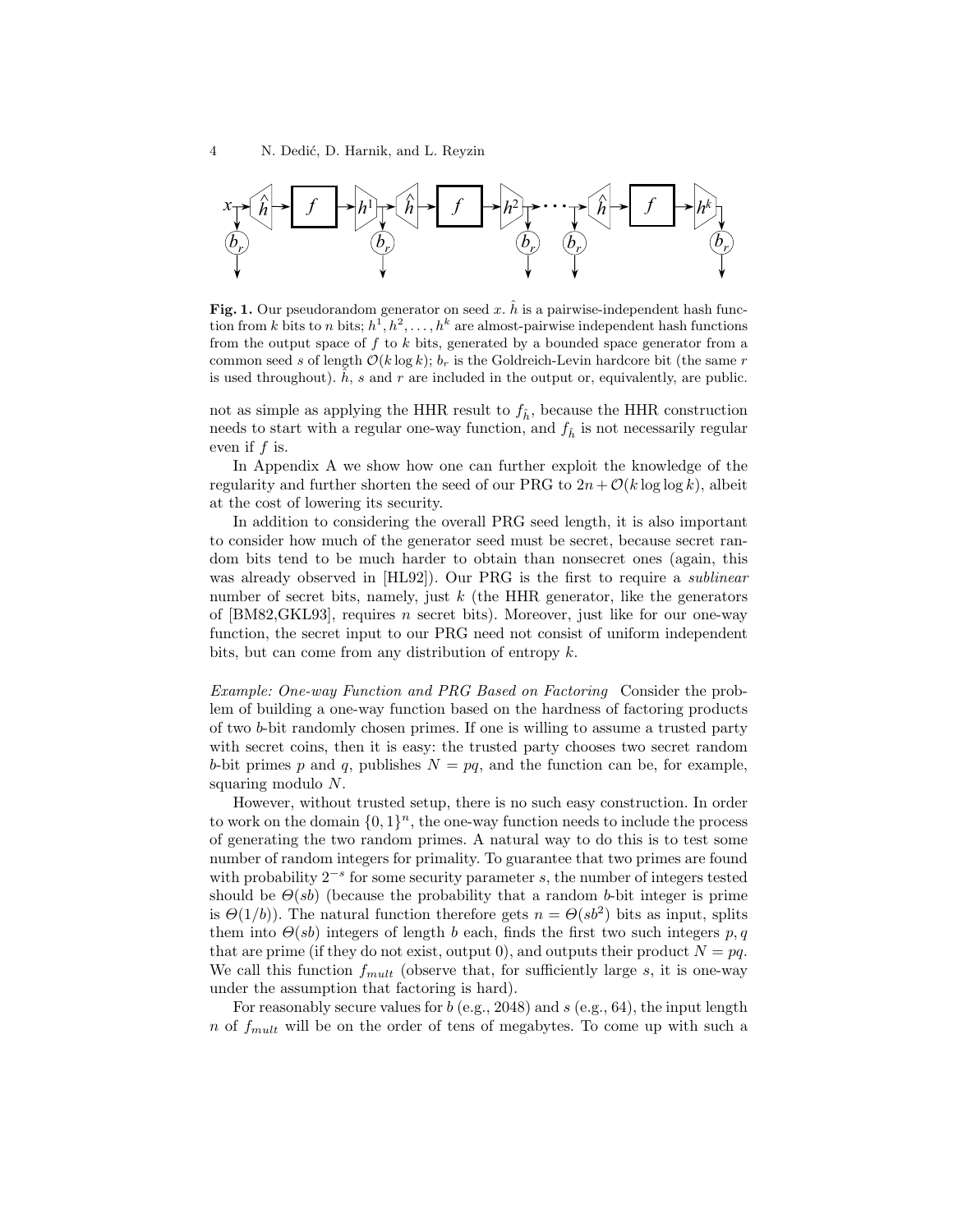long secret input is, naturally, quite costly. Because the output of  $f_{mult}$  is short, however, we can apply our result on converting one-way functions to families with shorter secret inputs. Setting  $k = 2b = o(\sqrt{n})$ , we obtain a family of oneway functions with secret inputs of length only 2b—as short as the description of the two primes  $p$  and  $q$ . To sample a function from this family, one still needs  $\Theta(n)$  random bits, but they can be public, and are therefore much less expensive to obtain (e.g., from adversarially observable sources such as user behavior or ambient noise). Finally we note that using our techniques, one can generate a product  $N = pq$  of two secret b-bit primes p,q using private randomness of entropy 2b (and the appropriate amount of public randomness). This can be used, for example, for generating public/secret key pairs for RSA or Paillier functions, from a modest amount of private randomness.

Consider now trying to make a PRG out of  $f_{mult}$ . The prior most efficient way (in terms of seed length) to achieve this is to notice that  $f_{mult}$  is a regular one-way function (except the negligible 2<sup>−</sup><sup>s</sup> portion that leads to the 0 output) and use the HHR construction, which takes a seed of  $\mathcal{O}(n \log n)$  bits with  $\mathcal{O}(n)$  of the bits being secret.<sup>7</sup> For reasonable parameter settings, it would be useful only in applications that can afford to gather tens of megabytes of secret randomness and gigabytes of public randomness before invoking the PRG.

Instead, observe that  $f_{mult}$  is also a known<sup>8</sup> regular one-way function, with  $k < 2b$ . Applying our PRG construction, we get a pseudorandom generator with just  $2b = o(\sqrt{n})$  secret seed bits (which is roughly what's required to describe the two primes, anyway) and  $\mathcal{O}(n)$  seed bits total (which is linear in what's anyway required as an input to  $f_{mult}$ ).

Impossibility Results As already mentioned, Theorem 5 shows that the total input length of a one-way function cannot be reduced in a black-box manner, thus leading us to use public randomness in order to reduce the amount of secret randomness. It is natural to ask if this approach can also work for oneway functions with a large number of outputs. On the positive side, we show in Theorem 2 that if a sufficiently large portion of the inputs goes to a sufficiently small portion of the outputs, then the answer is yes. In general, however, this appears unlikely to be the case, for the following reasons. In Theorem 6 we show that the number of secret random bits used when calling a one-way permutation f cannot be reduced to be substantially smaller than  $n$  by use of black-box reductions. This theorem is actually more general, and shows that our positive result is indeed tight for regular one-way functions, and the number of secret

<sup>&</sup>lt;sup>7</sup> It seems fruitless to try to turn  $f_{mult}$  into a permutation to order to apply the efficient construction of [BM82,Yao82]. Indeed, a natural way to build a bijection from  $f_{mult}$  is to include in the output all the unused bits as well as information on where  $p$  and  $q$  were in the sequence. However, this does not make it a permutation, because the output range (which includes the product of two primes) is not easily mapped back to the input domain of bit strings. Unfortunately, known solutions for bijections are not any better than those for regular functions.

<sup>&</sup>lt;sup>8</sup> Our results apply to a weaker notion of "known":  $\alpha$  can be a lower bound on the regularity of  $f$ , rather than its exact value.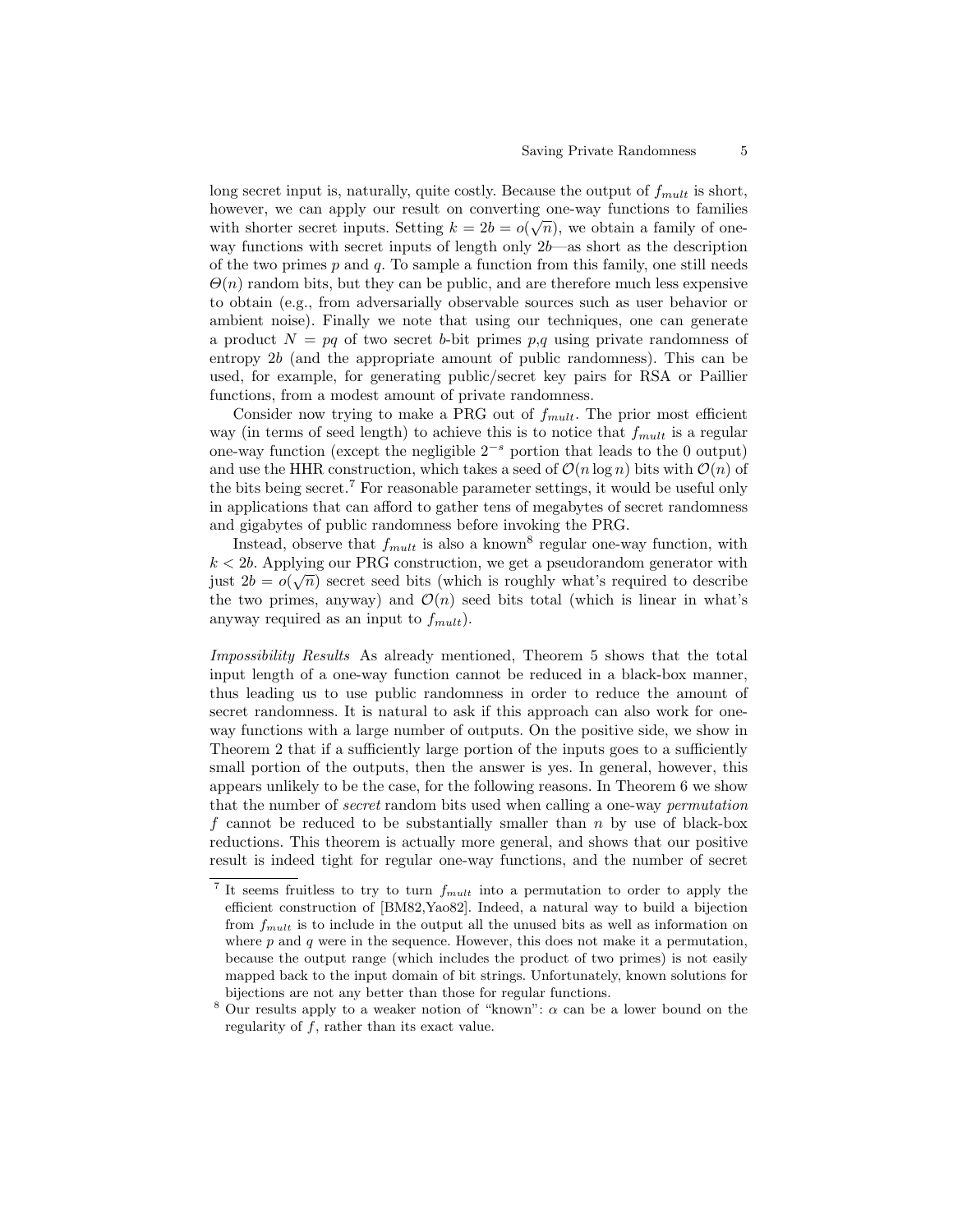bits cannot be reduced any further in a black-box manner. Moreover, Theorem 7 shows that there is no black-box reduction that takes a one-way function  $f$  with hardness  $2<sup>s</sup>$  on n input bits and produce a collection of one-way functions on  $n - s + \mathcal{O}(\log n)$  input bits. Thus, unless f has hardness very close to  $2^n$ , in general the number of secret inputs bits must remain linear if one wants to have any hardness at all.

Discussion Ideally, one would like to use only as many secret bits as the security one gets from the one-way function (it is clear that at least that many bits are necessary: a one-way function with  $n$  secret input bits can be easily inverted with probability  $2^{-n}$ ). Indeed, typical conjectured one-way functions, for example, RSA or discrete logarithm, are known to provide less security than  $2<sup>n</sup>$  (for the above examples, at most roughly  $2^{n^{1/3}}$ ). Our negative results show that this is not possible in general with a black-box reduction (although we do not rule it out for specific functions such as discrete logarithm, of course). Our positive result, however, shows that if this weaker than optimal security manifests itself in a "structural" way, i.e., with the function having fewer outputs (a one-way function with k output bits can be easily inverted with probability  $2^{-k}$ ), then reduction in the number of inputs bits is possible.

It is natural to ask, of course, if one can not simply use the same one-way function f on a shorter input. It should be noted that our negative results do not consider such constructions, and hence do not rule them out. However, this option is unavailable when  $f$  is a fixed-length function secure in a concrete sense, such as a 128-bit block cipher or a hardware device implementing modular exponentiation for a 2,048-bit modulus. In this case, our impossibility results indicate that if we are given a hardware implementation of a one-way function we should use it with its full input length (unless we can look inside the box and learn something from there). This last observation adds motivation to results that take as input an exponentially hard one-way function and construct from it a pseudorandom generator with *weaker* security (of  $n^{\log n}$ ) (e.g., some of the results stated in [Hol06,HHR06a] and the one in Appendix A in this paper). These results would be less interesting if there was a direct method of trading input length for security.

Even when the one-way function has variable input length, using it on a shorter input will reduce security. Of course, our construction also reduces security, but the security loss (i.e., security of  $f<sub>h</sub>$  with n-bit f as compared to security of f on n bits) is polynomial. In contrast, simply using f on a shorter input can reduce security more than polynomially when the reduction in input length is superlinear.

Security comparison of the original f and our construction  $f_h$  depends on what parameters are set to equal each other. For example, we can compare the security of f on n bits to the security of  $f_h$  with a n-bit f (thus equating the input length to  $f$ , and hence the output length and likely most of the computational cost). In that case,  $f_h$  incurs a polynomial deterioration in security. Herzberg and Luby [HL92] advocate equating the secret input length. In that comparison,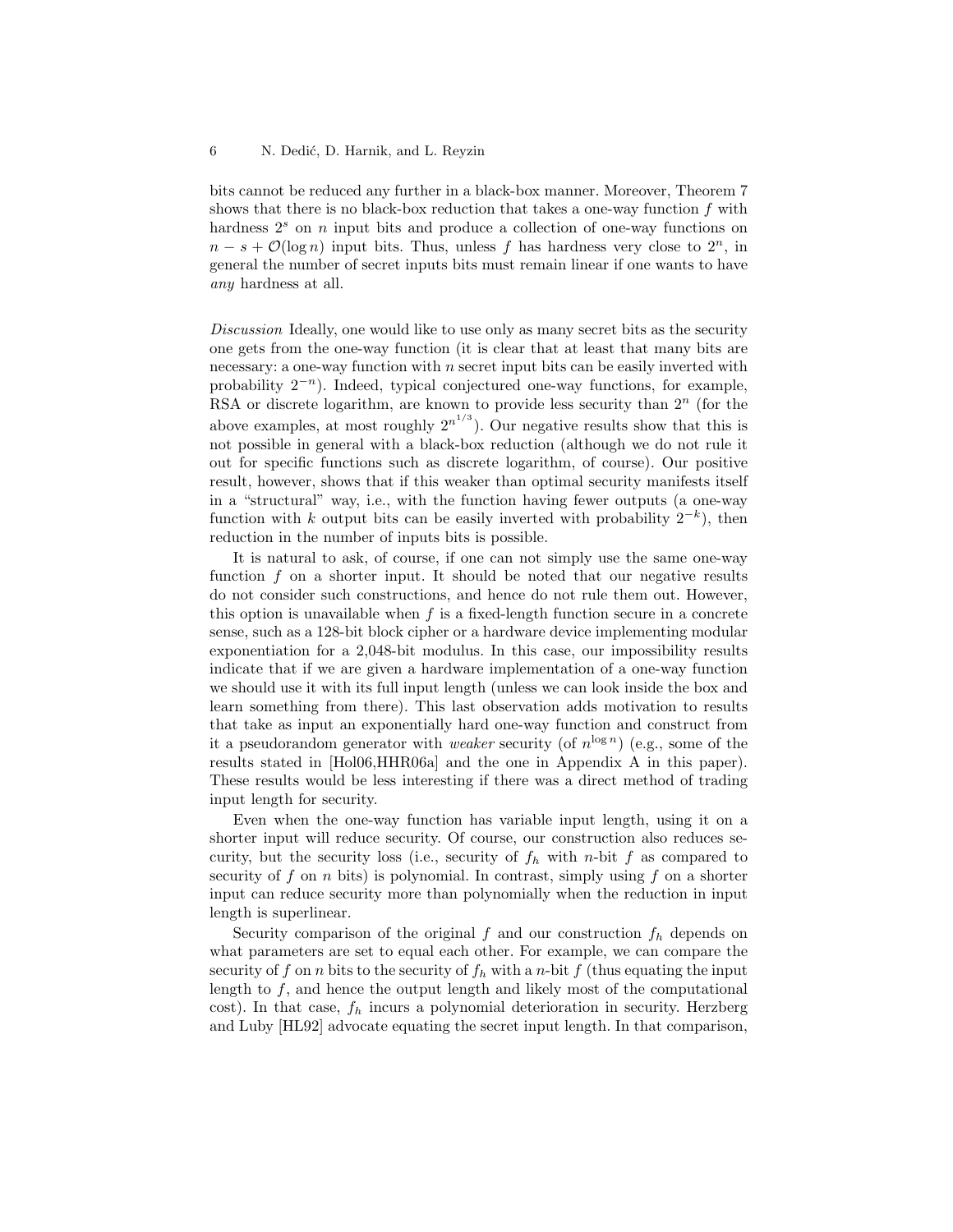our constructions can actually be *more* secure that  $f$ , because  $f$  needs all  $n$  bits to be secret, while  $f_h$  and our PRG need only  $k < n$  secret bits.

# 2 Definitions and Notation

If Y is a set, we denote by Y also the uniform distribution over that set, unless another distribution on Y is specified. We denote by  $U_n$  the uniform distribution over  $\{0,1\}^n$ . Given a distribution X and a function  $f: X \to Y$ , we denote by  $f(X)$  the induced distribution on Y.

Let  $P$  and  $Q$  be distributions over some finite domain  $X$ . The collisionprobability of P is  $CP(P) = \sum_{x \in X} P(x)^2$ . P and Q  $\varepsilon$ -close (or have statistical distance  $\varepsilon$ ) if for every  $A \subseteq X$  it holds that  $|\Pr_{x \leftarrow P}(A) - \Pr_{x \leftarrow Q}(A)| \leq \varepsilon$ (equivalently,  $\frac{1}{2} \sum_{x \in X} |\Pr_P[x] - \Pr_Q[x]| \leq \varepsilon$ ).

We assume familiarity with the standard notions of computational indistinguishability, one-way functions and pseudorandom generators (with public inputs, or equivalently, as public-coin collections), which are given in the full version of this paper [DHR07].

**Definition 1 (Regular functions).** A function  $f: \{0,1\}^* \to \{0,1\}^*$  is regular if for any  $x, y \in \{0,1\}^n$ ,  $|f^{-1}(f(x))| = |f^{-1}(f(y))|$ . If  $k(n) = -\log(|\{f(x) \mid x \in$  ${0,1}^n$ ]) then f is said to be regular with output entropy k. When k is also polynomial-time computable on input  $1^n$ ,  $f$  is known-regular.

It is also customary to say that f is an  $\alpha$ -regular function (for some  $\alpha : \mathbb{N} \to \mathbb{N}$ ) — this means that f is a regular function with output entropy  $k(n) = n \log \alpha(n)$ , i.e. preimage sizes are equal to  $\alpha(n)$ .

Definition 2 (Family of almost pairwise-independent hash functions). Let  $\{X_n\}_{n\in\mathbb{N}}, \{Y_n\}_{n\in\mathbb{N}}$  be two families of subsets of  $\{0,1\}^*$ . For any  $n \in \mathbb{N}$  let  $\mathcal{H}_n$  be a collection of functions where each  $h \in \mathcal{H}_n$  is from  $X_n$  to  $Y_n$ .  $\{\mathcal{H}_n\}_{n\in\mathbb{N}}$ is an (efficient) family of  $\delta$ -almost pairwise-independent hash functions if: 1. there is a polynomial-time sampler which on  $n \in \mathbb{N}$  outputs a description of randomly chosen  $h \in \mathcal{H}_n$ , 2. for any  $h \in \mathcal{H}_n$ , |h| (i.e., the description length of h) is polynomial in  $\log |X_n|$ , 3. each  $h \in \mathcal{H}_n$  is a polynomially-computable function, and 4. for all  $x \neq x' \in X_n$  and all  $y, y' \in Y_n$ ,

$$
\left| \Pr_{h \leftarrow \mathcal{H}_n} [h(x) = y \bigwedge h(x') = y'] - \frac{1}{|Y_n|^2} \right| \le \delta(n).
$$

A 0-almost pairwise independent family is called simply pairwise independent.

There are various constructions of efficient families of pairwise-independent hash functions (i.e.  $\delta = 0$ ) for any  $X_n = \{0, 1\}^n$  and  $Y_n = \{0, 1\}^{\ell(n)}$  whose description length (i.e., |h|) is linear in  $max\{n, \ell(n)\}$  (e.g., [CW77]). It is possible to construct  $\delta$ -almost pairwise independent families for  $\delta > 0$  whose description size depends very mildly on the input size. In particular, using [CW77], [WC81] and [NN93] one gets constructions of efficient families of almost pairwise-independent hash functions for  $X_n = \{0,1\}^n$  and  $Y_n = \{0,1\}^{\ell(n)}$  whose description length is  $\mathcal{O}(\log(n) + \ell(n) + \log(1/\delta)).$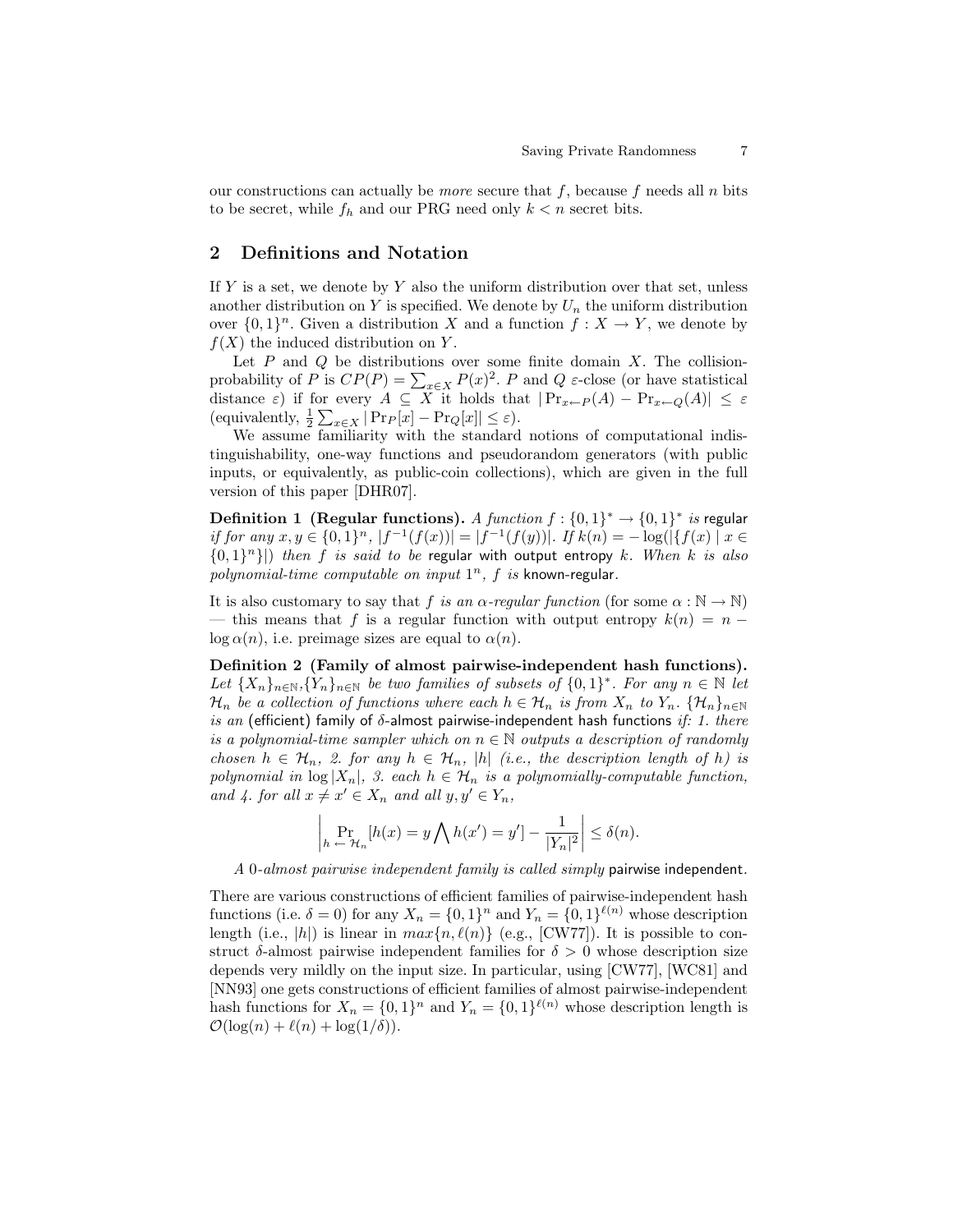**Proposition 1.** Let  $\{\mathcal{H}_n\}$  be a family of  $\delta$ -almost pairwise independent hash functions from  $X_n$  to  $Y_n$ . Then for any n, and any distinct  $x_1, x_2 \in X_n$  the following distributions have statistical distance at most  $\delta |Y_n|^2/2$ : 1. uniform on  $Y_n \times Y_n$ , 2.  $(h(x_1), h(x_2))$  for uniformly random  $h \in \mathcal{H}_n$ .

### **Proof:** For any  $y_1, y_2 \in Y_n$ ,

 $\left|\Pr_h[(h(x_1), h(x_2)) = (y_1, y_2)] - \Pr_{(z_1, z_2) \in Y_n \times Y_n}[(z_1, z_2) = (y_1, y_2)]\right| \le \delta$  by definition. Summing over all  $y_1, y_2 \in Y_n$  and dividing by 2, we get the desired result.  $\Box$ 

To simplify exposition, we will often work with (almost) pairwise independent hash functions on some fixed domain and range  $X$  and  $Y$  (rather than consider families  $\{X_n\}, \{Y_n\}$ .

**Definition 3** (*g*-Domination). Let B and C be distributions on the same set  $\Pi$ , and g a real-valued function. We will say that C g-dominates B if ∀S ⊆  $\Pi$ ,  $Pr_C[S] \geq g(Pr_B[S])$  (this is a generalization of the notion of "dominates" from [Lev86], which contemplated linear g).

**Lemma 1.** If  $C$  g-dominates  $B$  for a convex function  $g$ , then for any distribution D on a set  $\Phi$ ,  $D \times C$  g-dominates  $D \times B$ .

**Proof:** Let  $E \subset \Phi \times \Pi$ . Let  $p(\pi)$ , for  $\pi \in \Pi$ , be  $\Pr_{\phi \leftarrow D}[(\phi, \pi) \in E]$ .

$$
\Pr_{D \times C}[E] = \underset{\pi \to C}{\mathbb{E}} p(\pi)
$$
\n
$$
= \int_{0}^{1} \Pr_{\pi \to C}[p(\pi) > \alpha] d\alpha \quad \text{(using } \mathbb{E}(x) = \int \Pr[x > \alpha] d\alpha\text{)}
$$
\n
$$
\geq \int_{0}^{1} g\left(\underset{\pi \to B}{\Pr}[p(\pi) > \alpha]\right) d\alpha
$$
\n
$$
\geq g\left(\int_{0}^{1} \Pr_{\pi \to B}[p(\pi) > \alpha] d\alpha\right) \quad \text{(Jensen's inequality, since } g \text{ is convex)}
$$
\n
$$
= g\left(\underset{\pi \to B}{\mathbb{E}} p(\pi)\right) = g\left(\underset{D \times B}{\Pr}[E]\right). \quad \Box
$$

A common approach in cryptographic reduction is to focus only on the subset of B for which  $p(\pi)$  is large, and use Markov's inequality to obtain g'-domination of  $D \times B$  by  $D \times C$ , for  $g' \in \omega(g)$ . Instead, this lemma, which takes all subsets into account, saves the increase in  $g$  and the corresponding loss of tightness in reductions.

# 3 One-way Functions and Public Randomness

Here we show that a one-way function needs only as many secret input bits as the number of output bits it produces. We state our theorem in terms of bits in order to get a more concise statement; neither the domain nor the range need to be restricted to bit strings of a particular length, as shown in Lemma 2.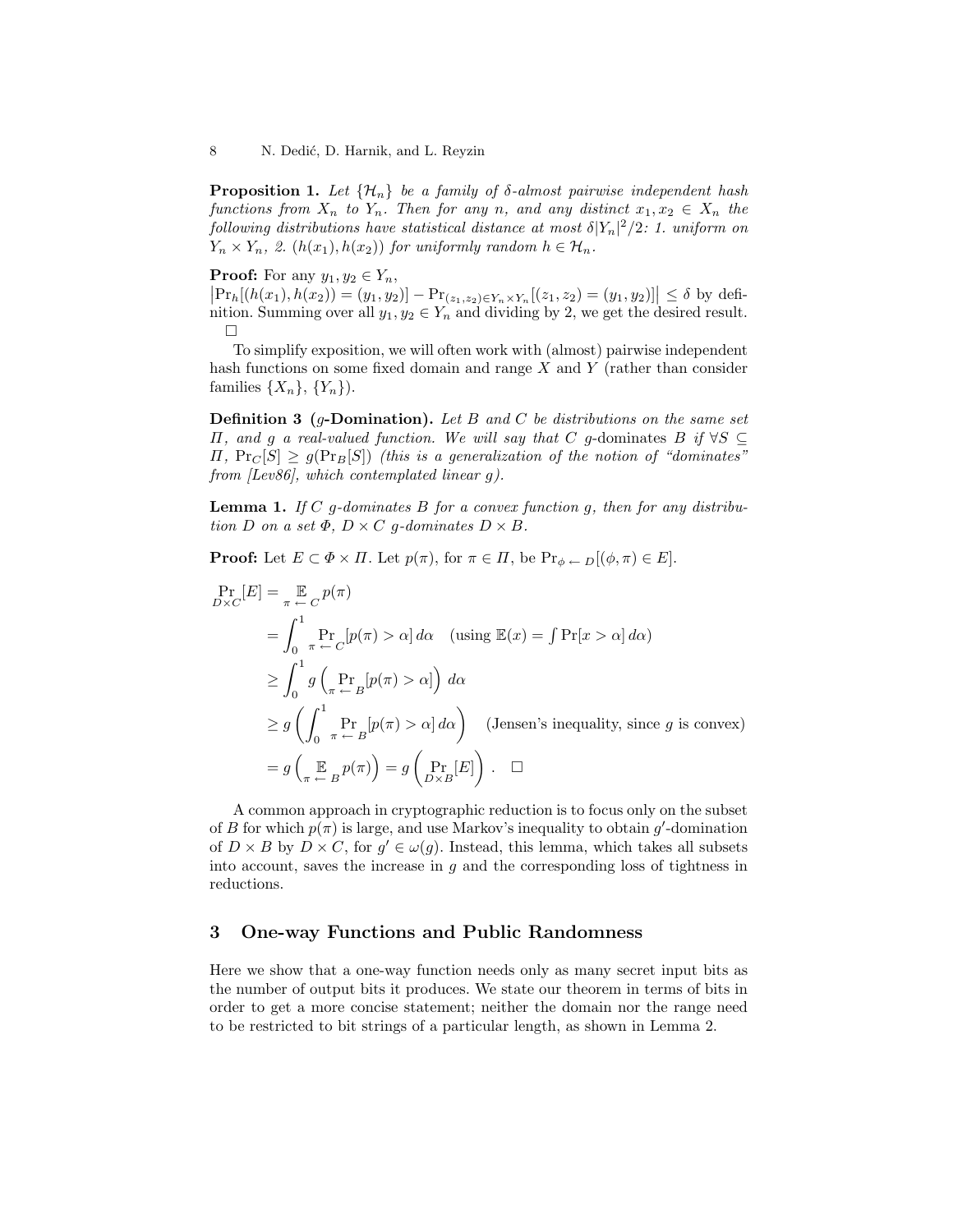**Theorem 1.** Let  $f: \{0,1\}^* \to \{0,1\}^*$  be a one-way function that on n-bit inputs has at most  $2^k$  distinct outputs. Let  $\mathcal{H}_{k,n}$  be a family of pairwise-independent functions from  $\{0,1\}^k$  to  $\{0,1\}^n$ . Define the domain-sampled f as  $f_h(x) \stackrel{\text{def}}{=}$  $f(h(x))$  for  $h \in \mathcal{H}_{k,n}$  and  $x \in \{0,1\}^k$ . Then  $\{f_h\}_{h \in \mathcal{H}_{k,n}}$  is a public-coin collection of one-way functions.

The theorem is immediate from the following lemma.

**Lemma 2.** Let  $f: Y \to Z$  be a function, where  $|Z| = K$ . Let X be a distribution with collision probability at most  $1/K$ , and let  $\mathcal{H}_{X,Y}$  be a family of pairwiseindependent functions from the elements of X to Y. For every  $h \in \mathcal{H}_{X,Y}$  define  $f_h: X \to Z$  as  $f_h(x) \triangleq f(h(x))$ . Then any adversary A that inverts  $f_h$  with probability at least  $\varepsilon$  over  $x \in X$  and  $h \in \mathcal{H}_{X,Y}$  can be used to invert f on uniformly random inputs from Y with probability at least  $\varepsilon^4/21-1/(4K^2)$  ( $\varepsilon^2/2$ ) if f is regular) in the same running time as  $A$  (plus the time required to pick and evaluate a random hash function from  $\mathcal{H}_{X,Y}$ ).

**Proof:** Suppose that an algorithm A, when given  $(f_h(x), h)$  computes x' such that  $f_h(x') = f_h(x)$  with probability  $\varepsilon$ . That is,

$$
\Pr_{(x,h)\leftarrow(X,\mathcal{H}_{X,Y})}[f_h(A(f_h(x),h)) = f_h(x)] \ge \varepsilon
$$

Consider the following procedure  $M^A$  for inverting f: on input  $z \in Z$ , choose a random  $h' \in \mathcal{H}_{X,Y}$ , let  $x' = A(z, h')$ , and output  $h'(x')$ . Note that the notation  $h'$  in  $M^A$ , rather than h, emphasizes that the h' does not necessarily have to be consistent with z. While there exist many h with x such that  $z = f_h(x)$ , the chosen  $h'$  might not be one of them.

We will analyze the success probability of  $M^A$  as follows. The success of A (and therefore  $M^A$ ) is determined by its internal coin flips and its input  $(z, h')$ . We will show that the distribution of (coinflips, input) pairs that  $A$  sees when run within  $M$  g-dominates the distribution for which  $A$  is designed, for a polynomial g; therefore, the probability of the event that  $M^A$  succeeds in inverting f is polynomially related to the probability of the event that A inverts the domainsampled  $f$ . We will first show  $g$ -domination for inputs only, ignoring the coinflips, and take care of the coinflips later.

It is worth comparing the following proposition, about  $q$ -domination of inputs, to the aforementioned lemma by Dodis and Smith [DS05, Lemma 12], which analyzes the same construction but with longer inputs to  $h$ , showing that  $(f(y), h')$  is close to  $(f(h(x)), h)$ . Our proof technique is entirely different and builds on the technique of [HHR06b].

**Proposition 2.** For any (not necessarily one-way)  $f: Y \rightarrow Z$  with K distinct outputs, distribution X with  $CP(X) \leq 1/K$ , and pairwise-independent hash family  $\mathcal{H}_{X,Y}$ , the distribution  $(f(y), h')$  (where  $y \leftarrow Y, h' \leftarrow \mathcal{H}_{X,Y}$ ) g-dominates  $(f(h(x)), h)$  (where  $x \leftarrow X, h \leftarrow \mathcal{H}_{X,Y}$ ), for  $g(\delta) = \delta^4/21 - 1/(4K^2)$ , or  $g(\delta) =$  $\delta^2/2$  if f is regular.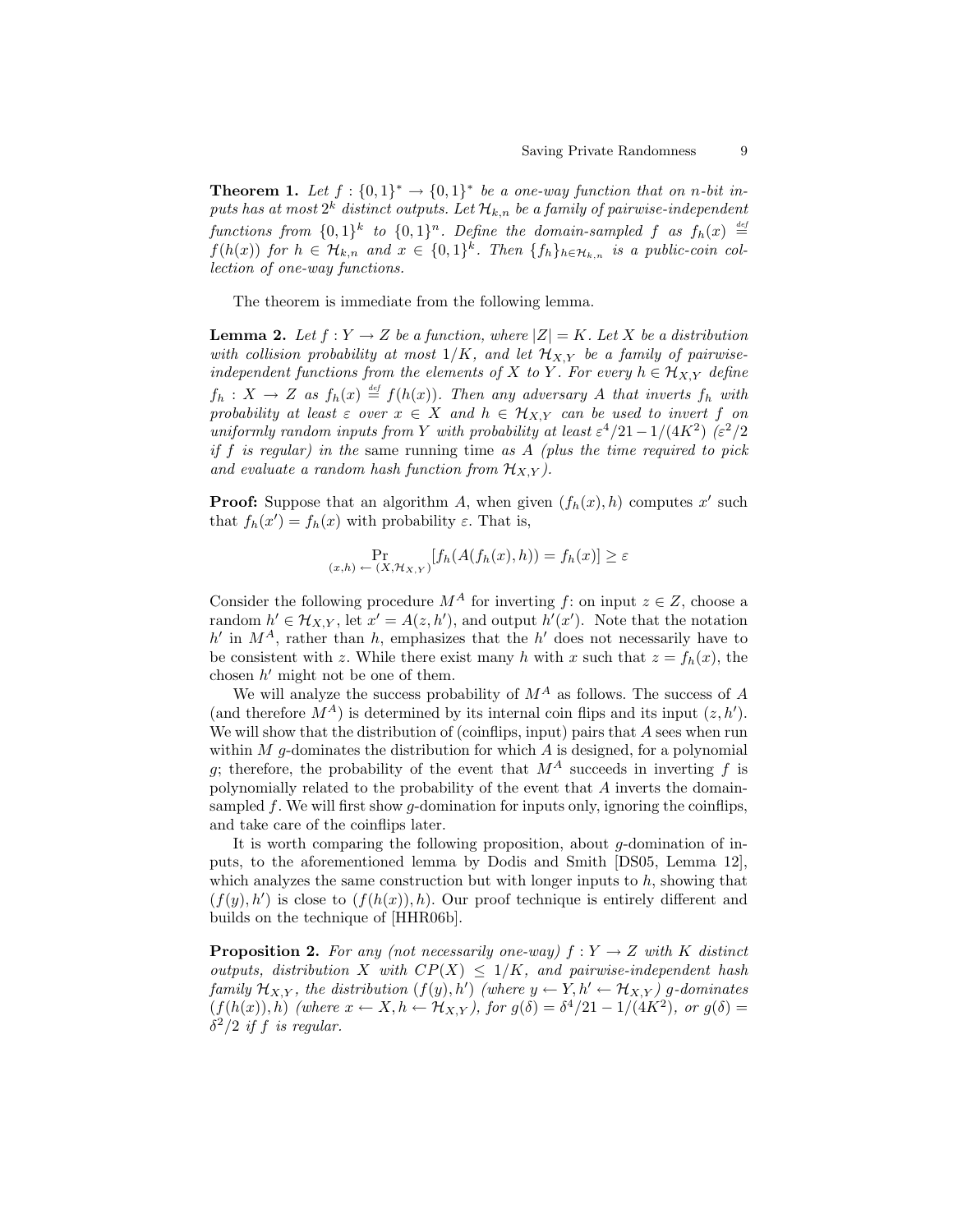### 10 N. Dedić, D. Harnik, and L. Reyzin

**Proof:** We need show that for any  $S \subseteq Z \times \mathcal{H}_{X,Y}$ ,

$$
\Pr_{(x,h) \leftarrow X \times \mathcal{H}_{X,Y}}[(f_h(x),h) \in S] \ge \delta \Rightarrow \Pr_{(y,h') \leftarrow Y \times \mathcal{H}_{X,Y}}[(f(y),h') \in S] \ge \frac{\delta^4}{21} - \frac{1}{4K^2}
$$

(replace the right-hand-side with  $\delta^2/2$  if f is regular).

First we give a one-paragraph outline of the proof of this proposition. Call the points in S good. Let  $(y, h) \in Y \times \mathcal{H}_{X,Y}$  be called good if and only if  $(f(y), h)$ is good. We will divide the space Y of inputs to  $f$  into  $K$  equal-size chunks, producing a set of chunks called C. Call  $(c, h) \in C \times \mathcal{H}_{X,Y}$  good if  $\exists y \in c$  such that  $(y, h)$  is good (i.e., a chunk is good if contains a preimage of a good point in Z). We will show, simply using properties of  $\mathcal{H}_{X,Y}$ , that the fraction of good chunks (under the uniform distribution) is at least  $\delta^2/2.125$ . This will imply that A works on some portion of sufficiently many chunks. Then, using the fact that f has only K outputs, we will show that A works on a sufficiently large portion of most of these chunks. The actual proof is in in the full version of this paper [DHR07].  $\Box$ 

 $M^{\tilde{A}}$  succeeds whenever A succeeds; in turn, the success or failure of A depends on the point  $(z, h')$  chosen, and on the coin flips of A. Let  $\Phi$ , with probability distribution D, be the space of all coin flips of A. Let  $\Pi = Z \times \mathcal{H}_{X,Y}$ , let B be the distribution on  $\Pi$  obtained by choosing  $x \leftarrow X, h \in \mathcal{H}_{X,Y}$ , and  $z = f_h(x)$ , and let C be the distribution on  $\Pi$  obtained by choosing a uniform  $y \in Y$ ,  $h' \in \mathcal{H}_{X,Y}$ , and  $z = f(y)$ . Applying Lemma 1 below to the event E that that A succeeds (here  $g(\delta) = \delta^4/21 - 1/4K^2$ , or  $\delta^2/2$  in the case of regular functions), we obtain the desired statement.  $\Box$ 

### 3.1 The Case of Many Outputs

Theorem 1 can be used to reduce the number of secret input bits to a one-way function provided the function has a sufficiently small output range. As we show in this section, the same technique is useful even if the function has large output range, as long as an appreciable fraction of the inputs falls into a rather small subset of the output range. Namely, suppose there is a set of outputs  $O_H$  of size subset of the output range. Namely, suppose there is a set of outputs  $O_H$  or size  $2^k$  such that  $\Pr_{y \in \{0,1\}^n}[f(y) \in O_H] \geq p_H$ . If  $k < \sqrt{p_H n}$ , then it is possible to reduce the number of secret input bits from *n* to  $k^2/p_H$ , as follows.

Let X be a distribution of collision probability  $1/2^k$ , and  $\mathcal{H}_{X,Y}$  and  $f_h(x)$  as above. In the full version [DHR07], we show that  $f_h(x)$  is a collection of weak one-way functions, i.e., is not invertible with probability appreciably more than  $1 - p_H$ .

We can then use the standard hardness amplification technique of Yao [Yao82] in order to convert the weak one-way function collection into a strong one. The technique simply concatenates many independent copies of the weak one-way function. The number of repetitions needed to reduce the easily invertible fraction of inputs to (negligibly more than)  $1/2^k$  from  $1-p_H$  is  $k/p_H$  (thus requiring  $k^2/p_H$  secret bits) This gives the following result, whose proof is similar to the proof of Theorem 1 and is outlined in the full version of this paper.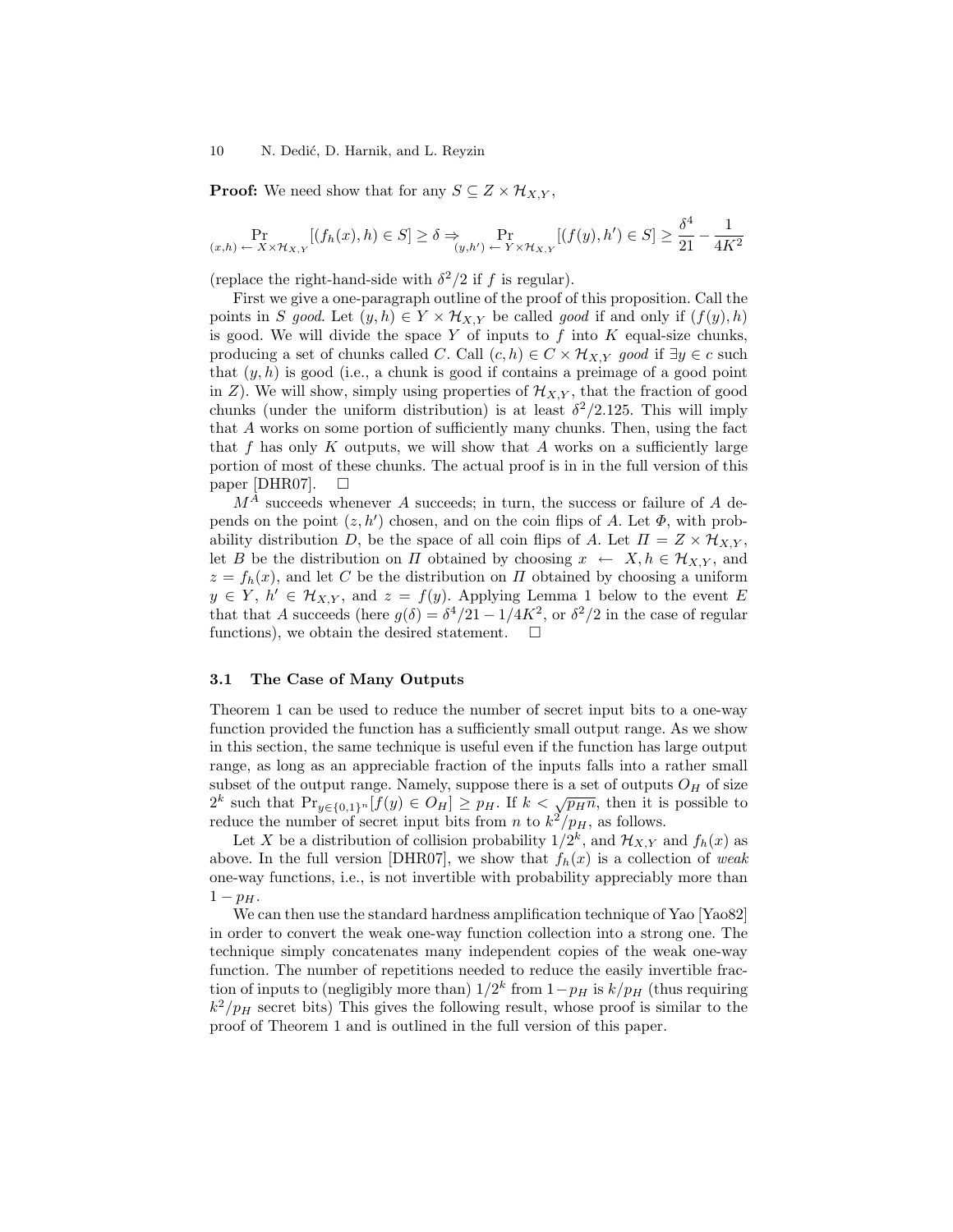**Theorem 2.** Let  $f : \{0,1\}^* \rightarrow \{0,1\}^*$  be a one-way function and suppose for every n there exists a set  $O_H(n)$  of size  $k(n)$  such that  $Pr_{y \in \{0,1\}^n}[f(y)] \in$  $O_H(n) \geq p_H(n)$ . For every  $n \in \mathbb{N}$  let  $\mathcal{H}_{k,n}$  be a family of pairwise-independent functions from k bits to n bits. Denote  $\ell = k/p_H$  and define  $\overline{f_{\overline{h}}}(x_1,\ldots,x_\ell) \stackrel{\scriptscriptstyle def}{=}$  $(f_{h_1}(x_1),...,f_{h_\ell}(x_\ell))$  for  $\overline{h} = (h_1,...,h_\ell) \in \mathcal{H}_{k,n}^{\ell}$  and  $x_1,...,x_\ell \in \{0,1\}^k$ . Then  ${\{\overline{f_h}\}}_{\overline{h}\in\mathcal{H}_{k,n}^\ell}$  is a public-coin collection of one-way functions.

# 4 Pseudorandom Generator Collection from any Known Regular OWF

In this section we show a construction of a pseudorandom generator collection from any regular one-way function. Unlike in the randomized iterate constructions of [GKL93,HHR06b], here the underlying function f has known (i.e. efficiently computable) regularity. We use this knowledge to get a PRG collection with particularly short secret input and little security loss.

Namely, suppose f is a regular OWF with output entropy  $k(n)$ , and that  $(t(n), \epsilon(n))$  is the security of f. On secret seed of length  $s_S(n) = k(n)$ , our PRG collection attains the security of  $(\text{poly}(n) + t(n), \text{poly}(\epsilon(n)))$  (Theorem 3). For example, if  $k(n) = n^{1/3}$ , then we get security comparable to  $(t(n), \epsilon(n))$  using only  $n^{1/3}$  secret bits. And since, for sufficiently small k, the public index of our PRG collection is of linear size  $\mathcal{O}(n)$ , one can also view it as a PRG, rather than collection, with good security preservation: on seed length  $\mathcal{O}(n)$  it attains security  $(\text{poly}(n) + t(n), \text{poly}(\epsilon(n))).$ 

Our construction in fact requires a somewhat weaker condition on f than known regularity:  $f$  still must be regular, but it is sufficient to have an efficiently computable upper bound  $k(n)$  on the output entropy of f. Note that a more accurate bound leads to greater savings in the number of secret seed bits.

**Theorem 3.** Let f be a regular one-way function with security  $(t(n), \epsilon(n))$  and output entropy at most  $k(n)$  (for k computable in time polynomial in n). Then there is a public-coin PRG collection G, which is  $(\text{poly}(n) + t(n), \text{poly}(\epsilon(n)))$ indistinguishable on secret seeds of length  $s_S(n) = k(n)$  and public seeds of length  $s_P(n) = 2n + \mathcal{O}(k(n) \log k(n))$ . (In particular  $s_P(n) = \mathcal{O}(n)$  if  $k = \mathcal{O}(n/\log n)$ .)

Before the actual construction we present the basic tool of the randomized iterate [GKL93,HHR06b]. We define it slightly differently than [GKL93,HHR06b]: theirs outputs a value in  $Im(f)$ , and ours outputs a hash function image.

Definition 4 (The  $m^{th}$  Randomized Iterate of f). Let  $f:\{0,1\}^k \rightarrow \{0,1\}^\ell$ and let H be a family of functions from  $\{0,1\}^{\ell}$  to  $\{0,1\}^k$ . For input  $x \in \{0,1\}^k$ and  $\overline{h}=(h^1,\ldots,h^t)\in\mathcal{H}^t$  define the  $m^{th}$  Randomized Iterate  $f^m:\{0,1\}^k\times\mathcal{H}^t\to$  $Im(f)$  for every  $m \in [t]$  recursively as:

$$
f^{m}(x,\overline{h}) = h^{m}(f(f^{m-1}(x,\overline{h})))
$$

where  $f^{0}(x,\overline{h})=x$ .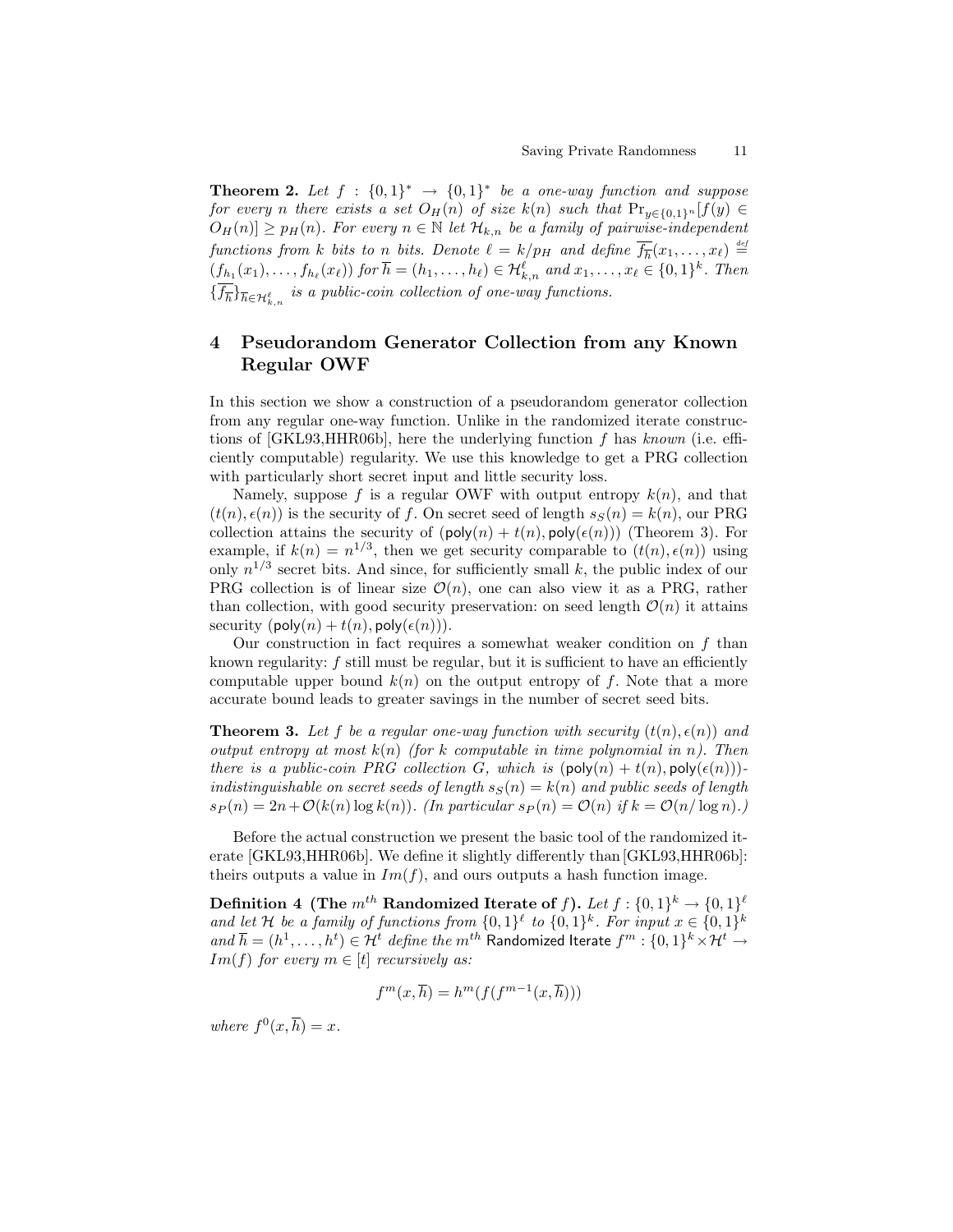### 12 N. Dedić, D. Harnik, and L. Reyzin

We first show a construction with public seed length  $2n + \mathcal{O}(k^2)$  and then describe how it may be reduced to as low as  $2n + \mathcal{O}(k \log k)$ , following the same technique as in the HHR construction.

Construction 1. The generator takes the following as inputs:

- 1. A secret random  $x \in \{0,1\}^k$
- 2. A (public) description of one hash function  $\hat{h}$  from a family  $\mathcal{H}_{k,n}$  of pairwise independent hash functions from  $k$  bits to  $n$  bits (requires  $2n$  bits).
- 3. (Public) descriptions of k hash functions  $\overline{h} = (h^1, \ldots, h^k)$  from a family  $\mathcal{H}_{\ell,k}$  of  $2^{-3k}$ -almost pairwise independent hash functions from  $\ell$  bits to k bits (requires  $\mathcal{O}(k)$  bits each).
- 4. A (public) random string  $r \in \{0,1\}^k$  for the Goldreich-Levin [GL89] hardcore bit  $b_r$  (requires k bits).

The generator is defined as follows:

$$
G_{\hat{h},\overline{h},r}(x) = b_r(x), b_r(f_{\hat{h}}^1(x,\overline{h})), \ldots, b_r(f_{\hat{h}}^k(x,\overline{h}))
$$

where  $f_{\hat{h}}^i$  denotes the i<sup>th</sup> randomized iterate of the function  $f_{\hat{h}} = \hat{h} \circ f$  (see Figure 1).

**Theorem 4.** Suppose f is regular one-way with output entropy at most  $k(n)$  and security  $(t(n), \epsilon(n))$ . Then G in Construction 1 is a public-coin pseudorandom generator collection. It is  $(\text{poly}(n) + t(n), \text{poly}(\epsilon(n)))$ -indistinguishable on secret seeds of length  $s_S(n) = k(n)$  (and public seeds of length  $s_P(n) = 2n + \mathcal{O}(k^2)$ ). (In particular,  $s_P(n) = \mathcal{O}(n)$  if  $k(n) = \mathcal{O}(\sqrt{n})$ ).

**Proof:** G takes k bits and outputs  $k + 1$  bits. Thus it is expanding. We must now prove that it is indistinguishable. It is tempting to first fix  $h$  and since by Theorem 1  $f_{\hat{h}}$  is a one-way function, simply plug  $f_{\hat{h}}$  in the HHR construction. However, the HHR construction relies heavily on the fact that the underlying function is regular or at least very close to regular. The function  $f_{\hat{h}}$  on the other hand is not guaranteed to be regular once  $\hat{h}$  is fixed, even if f is regular to begin with. If  $\hat{h}$  were from a k-wise independent family (rather than a pairwise independent one) then one can prove that with overwhelming probability  $f_{\hat{h}}$  is close to regular. This is not the case with pairwise independent  $\hat{h}$  and on the contrary, it is likely that with noticeable probability  $f_{\hat{h}}$  will deviate too much from a regular function. Our proof follows the basic structure of the proof of the HHR construction, so we give a sketch, detailing the parts which differ from [HHR06b].

As in the previous iterative constructions (such as [BM82,Yao82,Lev87], [GKL93,HHR06b]), the key to the proof is the unpredictability of the sequence

$$
\left(f_{\hat{h}}^k(x,\overline{h}),f_{\hat{h}}^{k-1}(x,\overline{h}),\ldots,f_{\hat{h}}^1(x,\overline{h}),x\right),\right
$$

even for an adversary who is given  $(\bar{h}, \hat{h})$ . Once this is shown (Lemma 3), it follows from the stronger Goldreich-Levin theorem [Lev93], that the output of the PRG is next-bit unpredictable with essentially the same security. Next-bit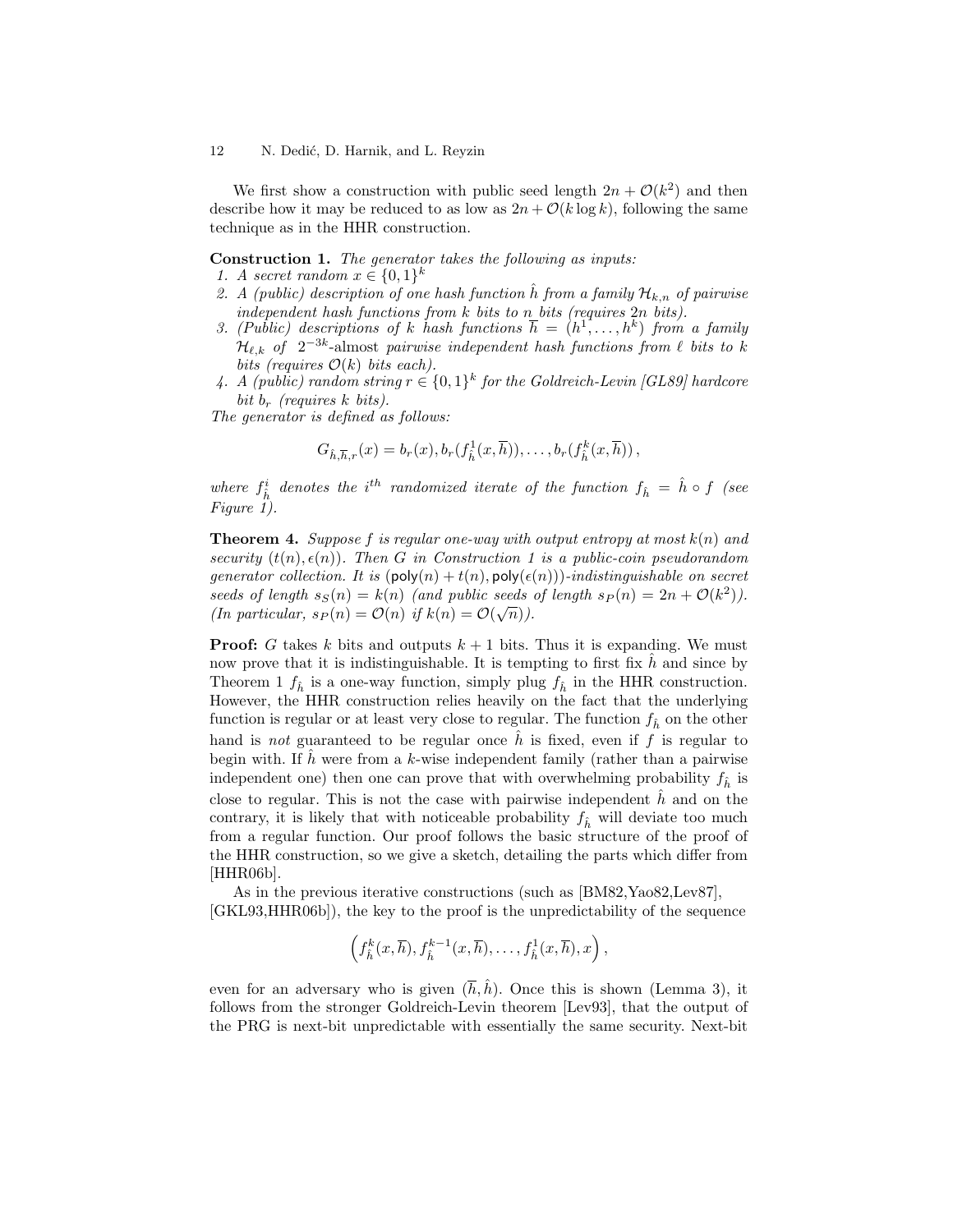unpredictability is equivalent to indistinguishability with a security loss  $1/k^{\mathcal{O}(1)}$ (see [Gol01], Theorem 3.3.7). Thus the output of G is indeed pseudorandom, with security essentially the same as of the above sequence. We now turn to the proof of unpredictability.

Let  $\mathsf{Supp}(n) = \mathcal{H}_{\ell,k}^k\times\mathcal{H}_{k,n}\times\{0,1\}^k,$  and call an element of  $\mathsf{Supp}$  an *instance*. Let  $\Phi = \{0,1\}^{\mathbb{N}}$  denote the set of all coin toss sequences. We say that an algorithm A inverts i-th iteration (on random coins  $\omega$  and instance  $(\bar{h}, \hat{h}, f^i_{\hat{h}}(x, \bar{h}))$ ) if

$$
A(\omega, \overline{h}, \hat{h}, f_{\hat{h}}^i(x, \overline{h})) = f_{\hat{h}}^{i-1}(x, \overline{h}).
$$

Let  $D(n)$  be the distribution of instances produced by the generator, i.e.  $(\overline{h}, \hat{h}, f^i_{\hat{h}}(x, \overline{h}))$  for uniform  $(\overline{h}, \hat{h}, x)$ . Let  $Z(n)$  be the uniform distribution of instances, i.e. uniform  $(\bar{h}, \hat{h}, z)$ .

**Lemma 3.** Let A be an algorithm with running time  $\leq t(n)$ . Suppose that

 $\Pr[A \text{ inverts } i\text{-}th \text{ iteration on } (\omega, \overline{h}, \hat{h}, f_{\hat{h}}^i(x, \overline{h}))] \geq \epsilon(n),$ 

where  $\omega$  is uniform and  $(\bar{h}, \hat{h}, f^i_{\hat{h}}(x, \bar{h}))$  is distributed according to  $D(n)$ . Then there is an algorithm B which runs in time  $\leq$  poly $(n) + t(n)$  and inverts  $f(x)$ with probability  $\geq \epsilon^{2.5}(n)/(16(k+1))$  (for  $|x|=n$ ).

**Proof:** On input y, the algorithm B generates random  $(\bar{h}, \hat{h})$ , sets  $u \leftarrow A(\overline{h}, \hat{h}, h^i(y))$ , and outputs  $\hat{h}(u)$ .

Fix some  $n$  and then we can omit it from the notation.  $B$  chooses the hash functions independently of  $y$ , i.e. it produces instances distributed according to Z. However, A is guaranteed to invert with probability  $\epsilon$  on a different distribution  $D$ . The bulk of the proof is devoted to proving that  $A$  inverts with comparable probability  $\approx \epsilon^2$  also on distribution Z. The basic idea of the proof is similar to  $[HHR06b]$ : we show that collision probabilities of  $Z$  and  $D$  are closely related  $CP(Z) > \mathcal{O}(k) \cdot CP(D)$ , and from that we conclude that event probabilities are closely related as well  $Pr_Z[S] \geq (Pr_D[S])^2/\mathcal{O}(k)$ . In particular, the inversion event happens with probability  $\epsilon^2/\mathcal{O}(k)$  under Z. The actual proof is more involved than this simple outline, the main complications being: 1. there is a single expanding hash function  $h$  which is used in every iteration, so the technique of [HHR06b] is not directly applicable, 2. contracting hash functions  $h^{i}$  cause collisions, so an inverse of *i*-th iteration may be unrelated to y. The details of the proof are given in the full version of this paper [DHR07].  $\Box$ 

Reducing the public seed length. To reduce the public seed length of the above construction from  $2n + \mathcal{O}(k^2)$  to  $2n + \mathcal{O}(k \log k)$ , we follow exactly the same derandomization technique as in the HHR construction. The idea is to not use independent choices of hash functions for  $\bar{h} = (h_1, \ldots, h_k)$  but rather choose functions that are correlated yet satisfy the proof of the previous section. The central observation is that the collision probability of a randomized iterate can be computed by a bounded space program. More precisely, there is a simple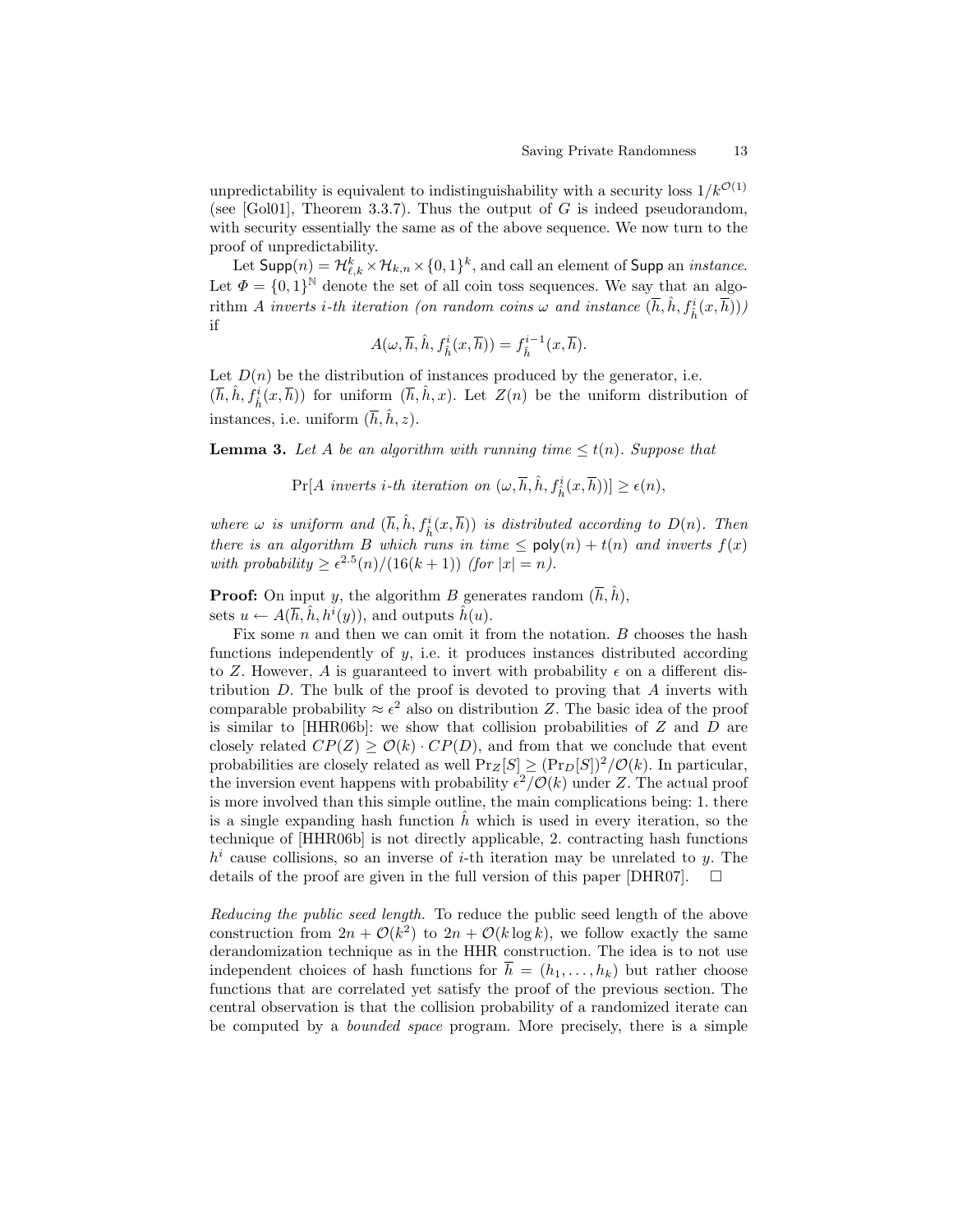bounded space branching program such that its input tape consists of the choice of  $\bar{h}$  and its acceptance probability is precisely the collision probability of  $f_{\hat{h}}^k$ (the probability is over inputs  $x, \overline{h}$ ) for every fixed  $\hat{h}$ . Thus replacing the hash functions in the input tape by the output of a generator that fools bounded space programs (such as the generators of [Nis92,INW94]) changes the collision probability only by a small additive error. This is sufficient to make the proof of the previous section go through. Loosely speaking, the bounded space program takes two initial inputs  $x_1$  and  $x_2$ .<sup>9</sup> At the first step the program reads the randomizing hash function  $h^1$  and computes  $f^1_{\hat{h}}(x_1, h^1)$  and  $f^1_{\hat{h}}(x_2, h^1)$  and stores only these two intermediate values (not storing  $x_1$  and  $x_2$ ). At each iteration the program reads a new randomizing hash and computes the next randomized iterate of the two values, while not storing the previous one. At the end the program simply compares the two values and outputs 1 only if they are the same value. An accurate account of such a program, bounded space generators and the revisions needed in the proof appears in [HHR06b].

Construction 2. The generator takes the following as inputs:

- 1. A secret random  $x \in \{0,1\}^k$
- 2. Description of one hash function  $\hat{h}$  from a family  $\mathcal{H}_{k,n}$  of pairwise independent hash functions from k bits to n bits (requires  $2n$  bits).
- 3. Seed  $s \in \{0,1\}^{\mathcal{O}(k \log k)}$  to a bounded space generator BSG with space bound 2k and error  $2^{-k}$ . The output  $BSG(s) = (h^1, \ldots, h^k)$  of the generator consists of the descriptions of k hash functions from a family  $\mathcal{H}_{\ell,k}$  of almost pairwise independent hash functions from  $\ell$  bits to k bits.
- 4. A random string  $r \in \{0,1\}^k$  for the Goldreich-Levin hardcore bit  $b_r$  (requires k bits).

The generator is defined as follows:

 $G'(x, \hat{h}, s, r) = b_r(x), b_r(f_{\hat{h}}^1(x, BSG(s))), \dots, b_r(f_{\hat{h}}^k(x, BSG(s))), \hat{h}, s, r$ 

Where  $f_{\hat{h}}^i$  denotes the i<sup>th</sup> randomized iterate of the function  $f_{\hat{h}} = \hat{h} \circ f$ .

The seed length of the aforementioned generators is  $\mathcal{O}(\log |\mathcal{H}_{\ell,k}| \cdot \log k)$  (which equals  $\mathcal{O}(k \log k)$  with our choice of parameters) and thus the overall construction takes seed length  $2n + \mathcal{O}(k \log k)$ .

On using secret seeds from non-uniform distributions. A simple modification makes our PRG secure even when used with secret seed drawn from any distribution X as long as  $CP(X) \leq 2^{-k}$ . The modification can be applied to either Construction 2 or Construction 1. The public seed then increases by only  $\mathcal{O}(k)$ bits, therefore it remains unchanged asymptotically. Please see Appendix B for a brief description of the modification.

<sup>&</sup>lt;sup>9</sup> The program actually computes the collision probability for one fixed pair of inputs  $x_1, x_2$ . The actual collision probability is the average over all possible input fixings. But since the generator fools each program separately, it will also fool the average.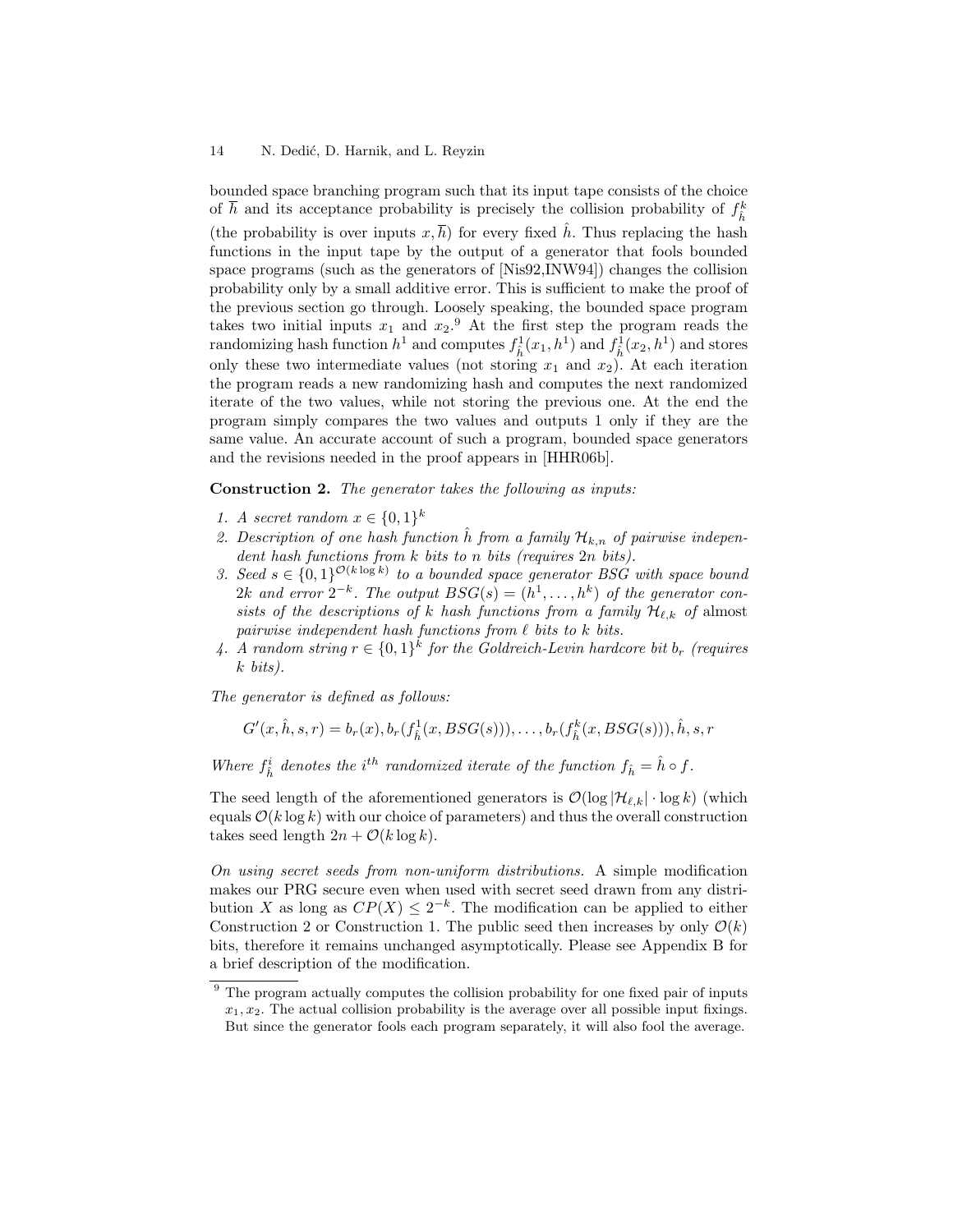# 5 Black-Box Separations

As discussed in the introduction, it is natural to ask under which conditions one can reduce the input length to a one-way function below its "native" length  $n$ . More abstractly, we want to know: Is there a generic way of securely using a OWF on n-bit inputs, if we are given only  $\ell < n$  random bits? How small can  $\ell$ be?

We formalize these questions using circuits, where it is easy to talk about security on fixed-length input. (It is possible to formulate them in the uniform context, but they become too cumbersome.) We then give some indications that improving upon our results requires non-black-box reductions. Roughly, by "no black-box reduction of P to  $Q^r$  we mean that the security proof "if Q is secure then P is too" is necessarily non-black-box (the construction of P from  $Q$ , however, may be black-box). Before elaborating, let us informally summarize the optimality results:

- 1. For any  $l < n$ , there is no black-box reduction of *l*-bit input OWF to regular n-bit-input OWF (and, as a corollary, no black-box reduction to either OWF of known hardness, or arbitrary OWF).
- 2. For any  $l < n \log \alpha$ , there is no black-box reduction of l-bit input one-waycollection to  $\alpha$ -regular *n*-bit-input OWF (and, as a corollary, no black-box reduction to either OWF of known hardness  $\langle 2^n/\alpha$ , or arbitrary OWF).
- 3. For any  $s < n$  and  $l < n s$ , there is no black-box reduction of l-bit input one-way-collection to an n-bit input OWF of hardness at most s.

### 5.1 Formal Statements

Let  $\mathcal{F}^n$  denote the set of all  $f: \{0,1\}^n \to \{0,1\}^n$ . Let  $\nu(n)$  denote a negligible function (one decaying faster than any inverse polynomial). Note that  $1/\nu(n)$  is then a superpolynomial function.

Circuits, oracle circuits. Let  $|A|$  denote the size of the circuit A. For an oracle circuit A and a function  $f: \{0,1\}^n \to \{0,1\}^m$ ,  $A^f$  denotes the oracle circuit in which each oracle gate with input x outputs  $f(x)$ . If  $\mathcal{G} = \{g_i\}_{i\in\{0,1\}^n}$  is a collection of functions  $g_i: \{0,1\}^n \to \{0,1\}^m$  then  $A^{\mathcal{G}}$  denotes the oracle circuit in which each oracle gate, on input  $(i, x)$  outputs  $g_i(x)$ .

Inverter. A circuit  $A: \{0,1\}^l \to \{0,1\}^n$  is a p-inverter for  $f: \{0,1\}^n \to \{0,1\}^l$ if  $Pr_{x \in \{0,1\}^n}[A(f(x)) \in f^{-1}(f(x))] \geq p$ . A 1-inverter is called *perfect*.

Black-box reduction. Let  $\mathcal{F} \subseteq \mathcal{F}^n$ . A pair of circuits  $(R, g)$  is an  $(l, p)$ -reduction to F if for any  $f \in \mathcal{F}$ :

1. g has l input wires.

2. If V is a perfect inverter for  $g^f$ , then  $R^{V,f}$  is a p-inverter for f.

A sequence  $(R_n, g_n)$  of  $(l_n, p_n)$ -reductions to  $\mathcal{H}_n \subseteq \mathcal{F}^n$  is called  $d(n)$ -saving if: 1.  $(|R_n| + |g_n|)/p_n$  is polynomial in n, 2.  $n - l_n = d(n)$ .

Let  $\mathcal{F}_{\text{REG}}^{n,\alpha} \subseteq \mathcal{F}_{\text{ALL}}$  denote its subset of all  $\alpha$ -regular functions. Let  $\mathcal{F}_{\text{LOW}}^{n,s} \subseteq \mathcal{F}_{\text{ALL}}$ denote the subset of all at most s-hard permutations (permutations which have a 1/2-inverter of size  $\langle s \rangle$ .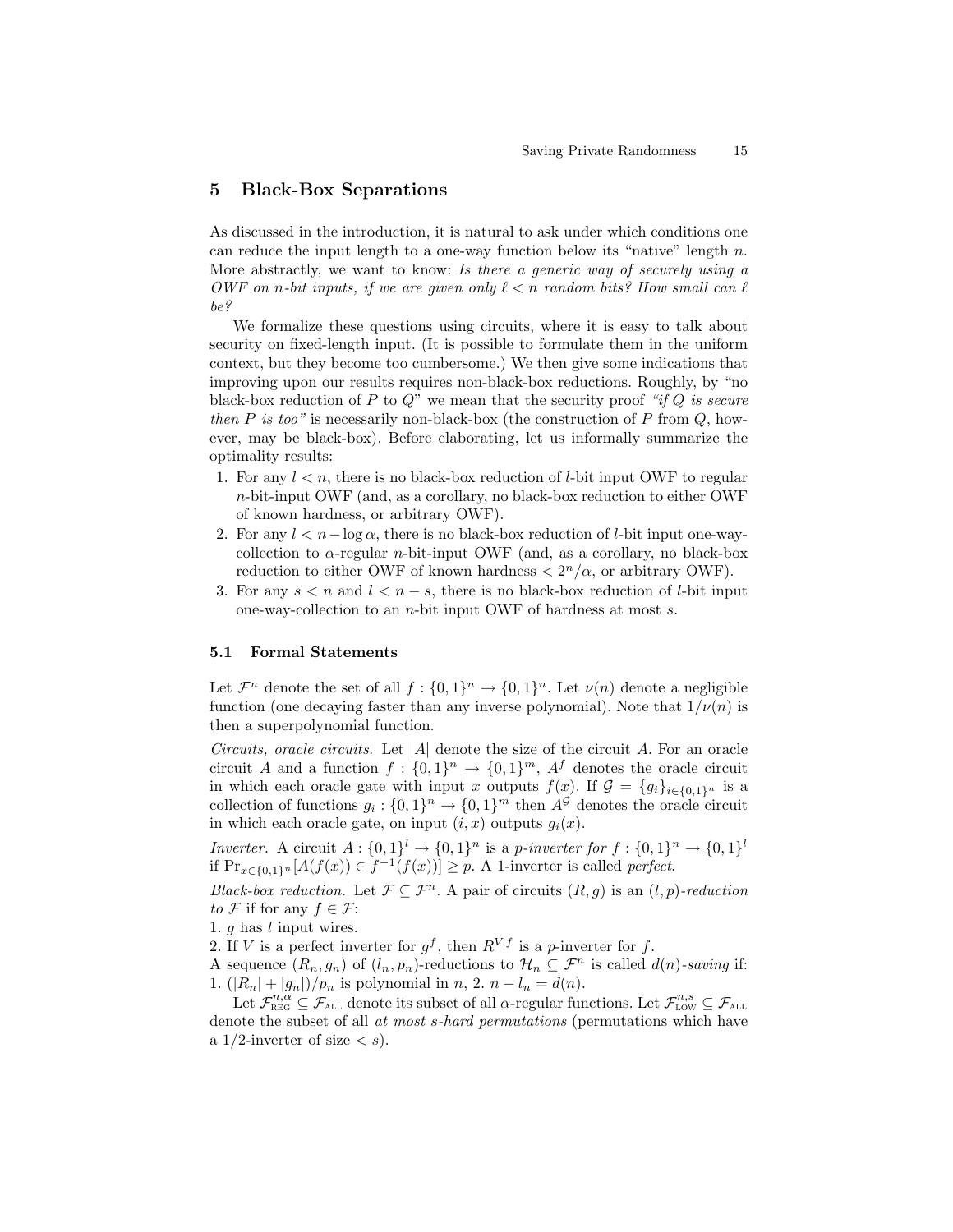Black-box collection reduction. A pair of circuits  $(R, g)$  is a  $(l, m, p)$ -collectionreduction to  $\mathcal F$  if:

1. For any  $f \in \mathcal{F}$ , and any  $(i, x) \in \{0, 1\}^m \times \{0, 1\}^l$ ,  $g^f(i, x)$  is of the form  $(i, y)$ . 2. If V is a perfect inverter for  $g^f$ , then  $R^{V,f}$  is a p-inverter for f.

A sequence  $(R_n, g_n)$  of  $(l_n, m_n, p_n)$ -reductions to  $\mathcal{H}_n \subseteq \mathcal{F}^n$  is called  $d(n)$ -saving if: 1.  $m_n(|R_n| + |g_n|)/p_n$  is polynomial in n, 2.  $n - l_n = d(n)$ .

The following two technical lemmas are at the heart of our separations. Their proofs can be found in the full version of the present article [DHR07].

**Lemma 4.** Let  $l = n - c$  and  $p \geq 2^{-c/2+1}$ . If  $(R, g)$  is an  $(l, p)$ -reduction to  $\mathcal{F}_{\text{REG}}^{n,\alpha}$  then  $|g| > 2^{c/2}$  or  $|R| > p2^{n-a+3}$ . **Lemma 5.** Let  $l = n - \log \alpha - d$ . If  $(R, g)$  is a  $(l, m, p)$ -collection-reduction from  $\mathcal{F}_{\text{REG}}^{n,\alpha}$ , then  $|R| > p2^{d-4}/m$ .

**Theorem 5.** Let  $\alpha(n)=\nu(n)2^n$ . There is no  $\omega(\log n)$ -saving reduction to  $\mathcal{F}_{\text{REG}}^{n,\alpha(n)}$ . **Proof:** Suppose to the contrary that  $(R, g)$  is a  $\omega(\log n)$ -saving reduction to  $\mathcal{F}_{\text{\tiny REG}}^{n,\alpha(n)}$ . Consider some particular f, and let D be the set of all possible oracle queries that  $g^f$  can ask, on any input. Then  $|S| \le |g|2^l$ , because on each of the  $2<sup>l</sup>$  distinct inputs, g asks at most |g| queries. The basic idea of the lower bound proof is that, for  $l < n - \omega(\log n)$ , and polynomial-sized q, S occupies a negligible fraction of f's domain. But the one-way f can be easy on S, and  $g^f$  is then not one-way.

Formally: apply Lemma 4 to  $(R_n, g_n)$  with  $c = \omega(\log(n))$  and  $p = p(n)$ . Since  $2^{c/2} = 1/\nu(n)$  and  $2^{n-\log \alpha(n)} = 2^n/\alpha(n) = 1/\nu(n)$  we conclude that  $|R_n| + |g_n|$ is superpolynomial.  $\square$ 

**Theorem 6.** Let  $\alpha(n) = \nu(n)2^n$ . There is no  $(\omega(\log(n)) + \log \alpha(n))$ -saving collection-reduction to  $\mathcal{F}_{\text{REG}}^{n,\alpha(n)}$ .

**Proof:** Suppose that  $(R, g)$  is the collection-reduction which contradicts the theorem statement, and let  $l$  be the number of  $g$ 's input wires. We show that it is possible to build from  $(R, g)$  a circuit B of size about  $2<sup>l</sup>$  which inverts any  $f \in \mathcal{F}_{\text{REG}}^{n,\alpha(n)}$ . To do this, note that  $R^V$  inverts any  $f \in \mathcal{F}_{\text{REG}}^{n,\alpha(n)}$  as long as it is given an inverter V for  $g^f$ . But V can be implemented as a circuit of size  $2^{l}/\nu(n)$ . Therefore  $R^{V}$  can be implemented (without any oracle) as a circuit of size about  $|R|2^{l}/\nu(n)$ . But this is too small to invert any function  $f \in \mathcal{F}_{\text{REG}}^{n,\alpha(n)}$ . The formal argument follows.

If  $|g_n|$  is superpolynomial we are done. Else suppose  $|g_n|$  grows polynomially fast. Apply Lemma 5 with  $d = \omega(\log(n))$  (and  $\log|I| < |g_n|$  since  $\log|I|$  is at most the number of input wires of  $g_n$ ), to get that  $|R_n| > p(n)2^{\omega(\log(n))}/|g_n|$ which is superpolynomial.  $\square$ 

**Theorem 7.** Let  $s(n) < n$ . There is no  $(\omega(\log(n)) + s(n))$ -saving collectionreduction to  $\mathcal{F}_{\text{Low}}^{n,s(n)}$ .

**Proof Sketch:** Let f be a random permutation and let  $h(p, y)$  output  $x =$  $f^{-1}(y)$  if p is an s-bit prefix of x. This ensures that f is "exactly" s-hard. For any construction  $g^f$  with input size  $l = n - s - d$  (and description of family index m polynomial in n), we can show an oracle V which inverts it, but such that  $V$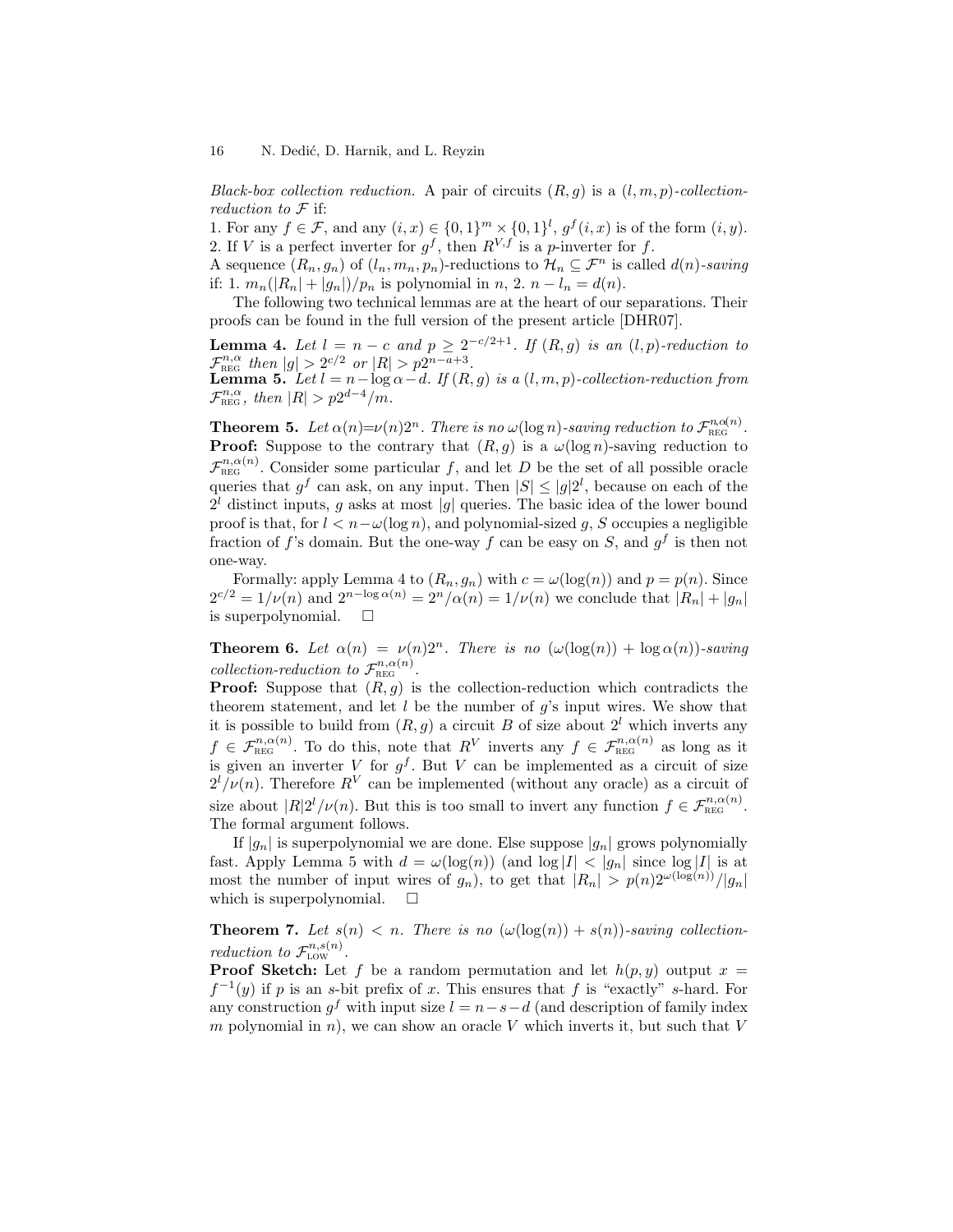does not significantly reduce the hardness of  $f$ . Some minor modifications are needed to ensure that  $(f, h)$  is a permutation.

V, on input  $(i, y)$ , simply outputs a random x for which  $g_i^f(x) = y$ . To see that f is still s-hard, suppose there is a poly-size inverter  $A^{(f,h),V}$  for f. From it one can build a circuit  $B^f$  which perfectly simulates  $A^{(f,h),V}$ . Each call to h can be simulated using  $2^{n-s}$  queries to f, and each call to V using  $\approx 2^l$  queries to f. So  $B<sup>f</sup>$  calls f about  $|B|(2^l + 2^{n-s}) < |B|(2 \cdot 2^{n-s})$  times. With this many queries, the probability of inverting f cannot exceed  $\approx 2^{-s}$ , so f is still s-hard.  $\Box$ 

Corollary 1 (To Theorem 5). There is no  $\omega(\log n)$ -saving reduction to  $\mathcal{F}^n$ .

Corollary 2 (To Theorem 6). There is no  $(\omega(\log n) + \log \alpha(n))$ -saving reduction to  $\mathcal{F}^n$ .

# Acknowledgements

We thank anonymous referees for their many helpful suggestions. Research of N.D. and L.R. was supported, in part, by IPAM at UCLA, and by US NSF grants CCF-0515100, CNS-0546614 and CNS-0202067. Research of D.H. was supported by a Lady Davis Fellowship and by a grant from the Israeli Science Foundation.

# References

- [BM82] M. Blum and S. Micali. How to generate cryptographically strong sequences of pseudo random bits. In 23rd FOCS, pages 112–117, 1982.
- [CW77] I. Carter and M. Wegman. Universal classes of hash functions. In 9th ACM Symposium on Theory of Computing, pages 106–112, 1977.
- [DHR07] N. Dedić, D. Harnik, and L. Reyzin. Saving private randomness in oneway functions and pseudorandom generators. Technical Report 2007/458, Cryptology e-print archive, http://eprint.iacr.org, 2007.
- [DS05] Y. Dodis and A. Smith. Correcting errors without leaking partial information. In 37th STOC, pages 654–663, 2005.
- [GIL<sup>+</sup>90] O. Goldreich, R. Impagliazzo, L. Levin, R. Venkatesan, and D. Zuckerman. Security preserving amplification of hardness. In 31st IEEE Symposium on Foundations of Computer Science, pages 318–326, 1990.
- [GKL93] O. Goldreich, H. Krawczyk, and M. Luby. On the existence of pseudorandom generators. SIAM Journal of Computing, 22(6):1163–1175, 1993.
- [GL89] O. Goldreich and L.A. Levin. A hard-core predicate for all one-way functions. In 21st ACM Symposium on the Theory of Computing, pages 25–32, 1989.
- [Gol01] O. Goldreich. Foundations of Cryptography. Cambridge University Press, 2001.
- [HHR06a] I. Haitner, D. Harnik, and O. Reingold. Efficient pseudorandom generators from exponentially hard one-way functions. In 33rd ICALP, 2006, Pt. II, LNCS, volume 4052, pages 228–239. Springer, 2006.
- [HHR06b] I. Haitner, D. Harnik, and O. Reingold. On the power of the randomized iterate. In CRYPTO '06, LNCS, volume 4117, pages 22–40. Springer, 2006.
- [HILL99] J. Håstad, R. Impagliazzo, L. A. Levin, and M. Luby. A pseudorandom generator from any one-way function. SIAM Journal of Computing, 29(4):1364– 1396, 1999.